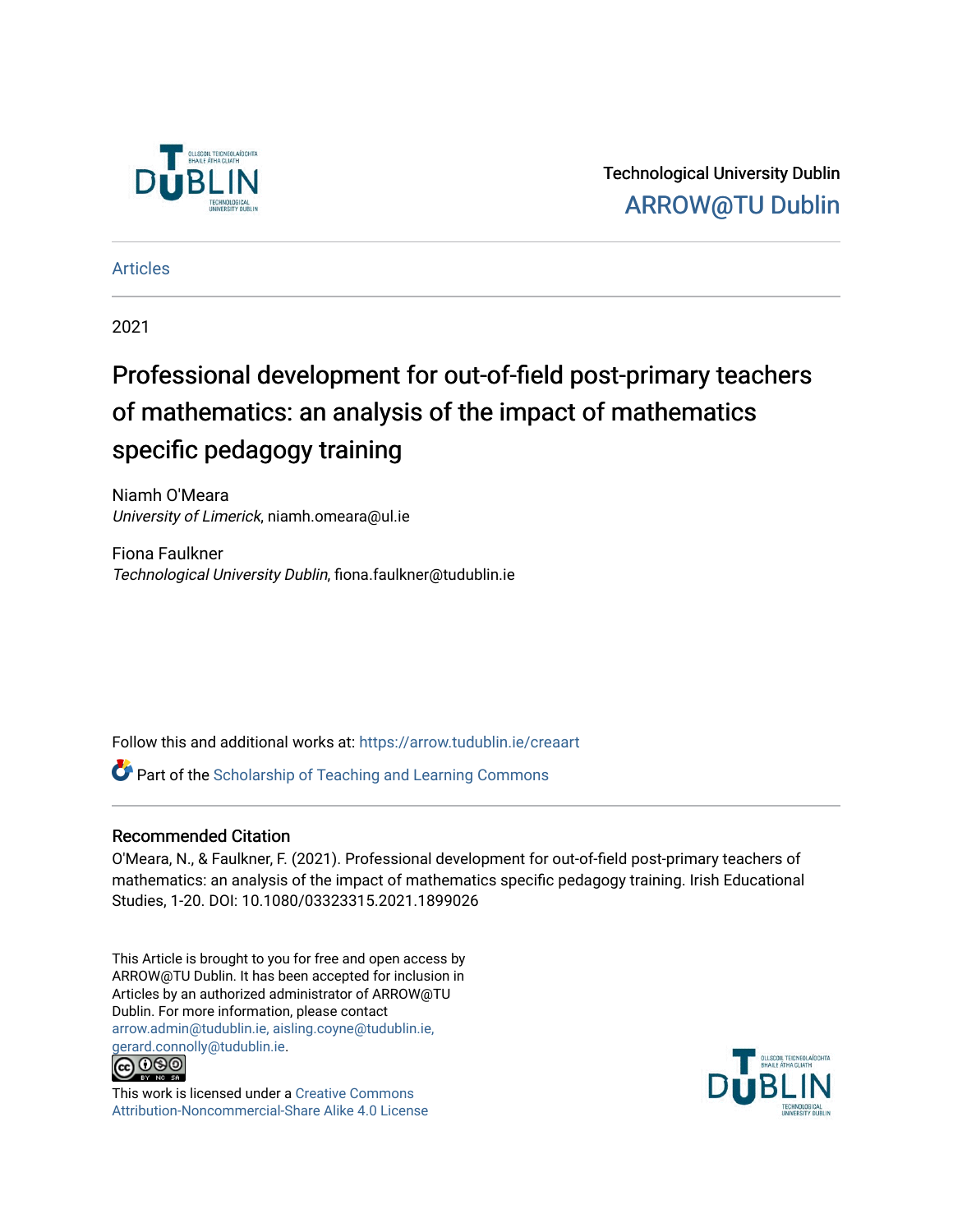See discussions, stats, and author profiles for this publication at: [https://www.researchgate.net/publication/350109181](https://www.researchgate.net/publication/350109181_Professional_development_for_out-of-field_post-primary_teachers_of_mathematics_an_analysis_of_the_impact_of_mathematics_specific_pedagogy_training?enrichId=rgreq-a4c7aea6af51b29e3a5d39a1dd7519ba-XXX&enrichSource=Y292ZXJQYWdlOzM1MDEwOTE4MTtBUzoxMDIxODIzMTQ3ODY0MDY0QDE2MjA2MzMwMzE0MzY%3D&el=1_x_2&_esc=publicationCoverPdf)

# Professional development for out-of-field post-primary teachers of [mathematics: an analysis of the impact of mathematics specific pedagogy](https://www.researchgate.net/publication/350109181_Professional_development_for_out-of-field_post-primary_teachers_of_mathematics_an_analysis_of_the_impact_of_mathematics_specific_pedagogy_training?enrichId=rgreq-a4c7aea6af51b29e3a5d39a1dd7519ba-XXX&enrichSource=Y292ZXJQYWdlOzM1MDEwOTE4MTtBUzoxMDIxODIzMTQ3ODY0MDY0QDE2MjA2MzMwMzE0MzY%3D&el=1_x_3&_esc=publicationCoverPdf) training



#### **Some of the authors of this publication are also working on these related projects:**

Projec

 $P_{\text{rot}}$ 

Enhancing Pre-Service Teachers' Conceptual Understanding of Mathematics [View project](https://www.researchgate.net/project/Enhancing-Pre-Service-Teachers-Conceptual-Understanding-of-Mathematics?enrichId=rgreq-a4c7aea6af51b29e3a5d39a1dd7519ba-XXX&enrichSource=Y292ZXJQYWdlOzM1MDEwOTE4MTtBUzoxMDIxODIzMTQ3ODY0MDY0QDE2MjA2MzMwMzE0MzY%3D&el=1_x_9&_esc=publicationCoverPdf)

Examination of Progression rates of international students on a foundation programme [View project](https://www.researchgate.net/project/Examination-of-Progression-rates-of-international-students-on-a-foundation-programme?enrichId=rgreq-a4c7aea6af51b29e3a5d39a1dd7519ba-XXX&enrichSource=Y292ZXJQYWdlOzM1MDEwOTE4MTtBUzoxMDIxODIzMTQ3ODY0MDY0QDE2MjA2MzMwMzE0MzY%3D&el=1_x_9&_esc=publicationCoverPdf)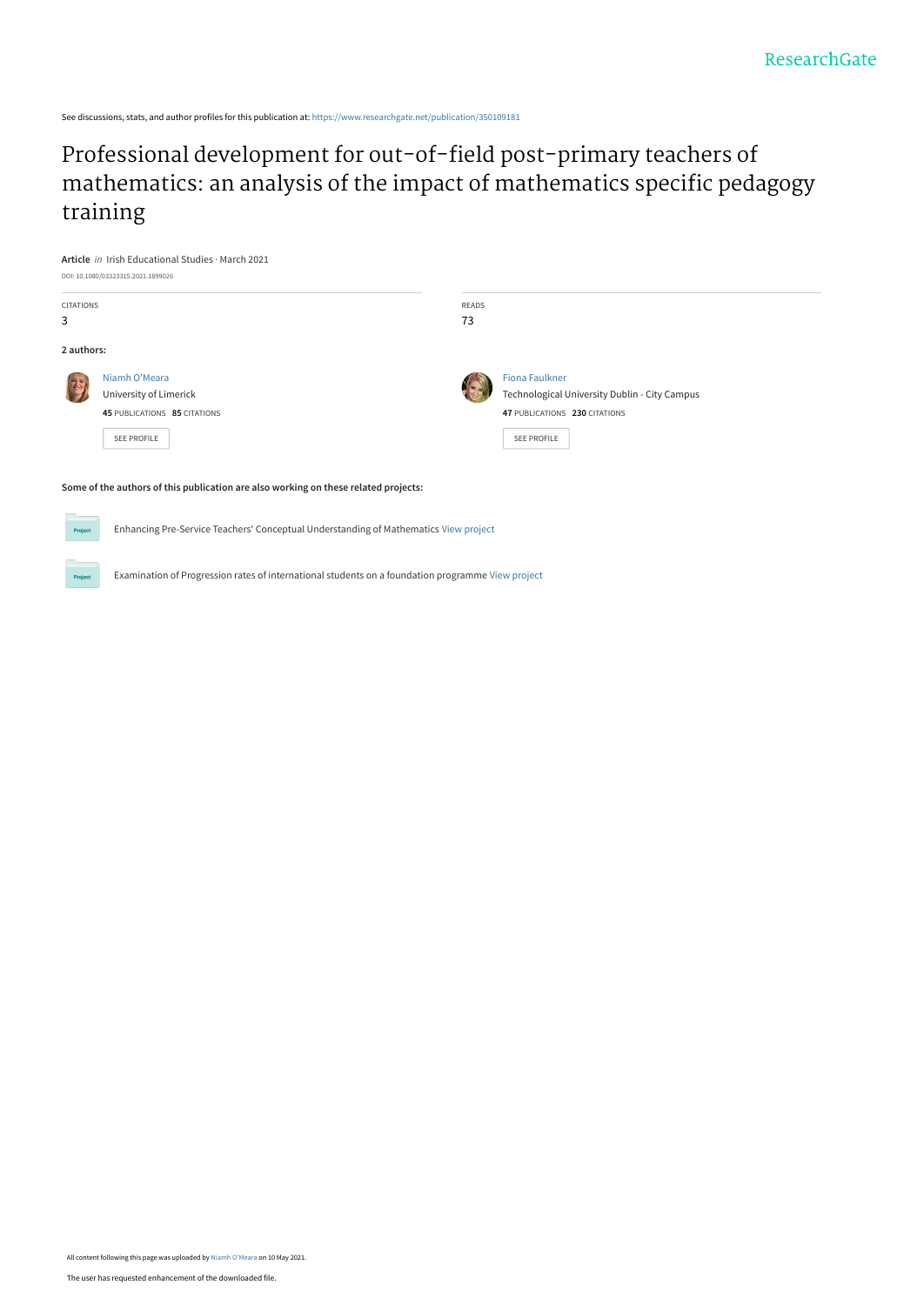

# **Irish Educational Studies**



**ISSN: (Print) (Online) Journal homepage:<https://www.tandfonline.com/loi/ries20>**

# **Professional development for out-of-field postprimary teachers of mathematics: an analysis of the impact of mathematics specific pedagogy training**

**Niamh O'Meara & Fiona Faulkner**

**To cite this article:** Niamh O'Meara & Fiona Faulkner (2021): Professional development for outof-field post-primary teachers of mathematics: an analysis of the impact of mathematics specific pedagogy training, Irish Educational Studies, DOI: [10.1080/03323315.2021.1899026](https://www.tandfonline.com/action/showCitFormats?doi=10.1080/03323315.2021.1899026)

**To link to this article:** <https://doi.org/10.1080/03323315.2021.1899026>



Published online: 16 Mar 2021.

[Submit your article to this journal](https://www.tandfonline.com/action/authorSubmission?journalCode=ries20&show=instructions)  $\mathbb{Z}$ 

**III** Article views: 14



 $\overline{\text{O}}$  [View related articles](https://www.tandfonline.com/doi/mlt/10.1080/03323315.2021.1899026)  $\mathbb{C}^{\bullet}$ 

 $\bigcirc$  [View Crossmark data](http://crossmark.crossref.org/dialog/?doi=10.1080/03323315.2021.1899026&domain=pdf&date_stamp=2021-03-16) $\mathbb{Z}$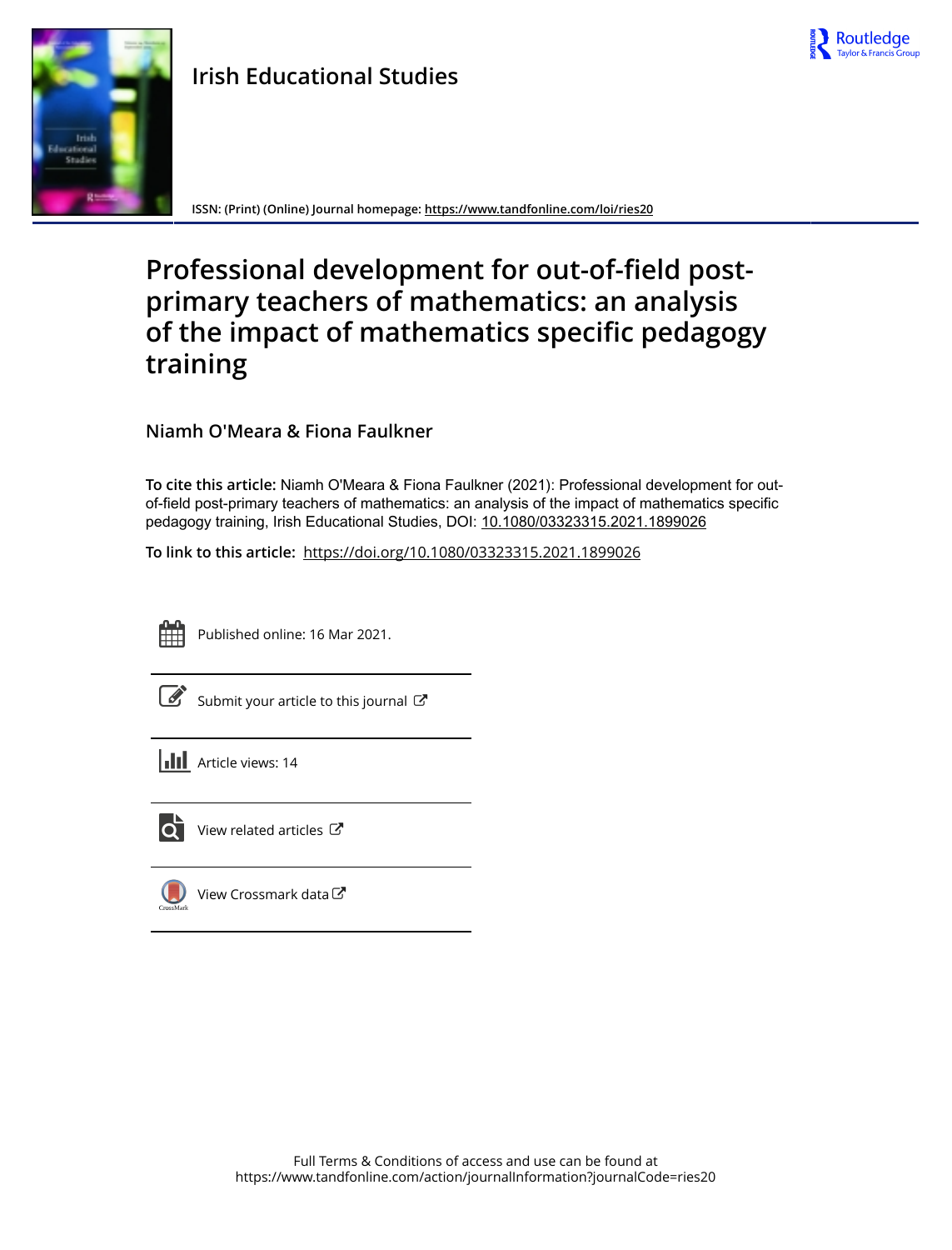

# Professional development for out-of-field post-primary teachers of mathematics: an analysis of the impact of mathematics specific pedagogy training

Niamh O'Meara  $\mathbf{D}^{a*}$  and Fiona Faulkner<sup>b</sup>

<sup>a</sup>EPISTEM, School of Education, University of Limerick, Limerick, Ireland; <sup>b</sup>School of Hospitality and Tourism Management, Technological University Dublin, Dublin, Ireland

(Received 7 May 2020; accepted 4 November 2020)

Research shows that teachers influence students' attitudes towards; performance in; and perceptions of a subject. Hence, the need to improve the teaching and learning of many curricular subjects has been well documented for many years. This paper focusses on efforts made to develop competence among out-of-field teachers of mathematics and evaluates the impact of one component of a continuous professional development (CPD) programme on teachers' selfefficacy and self-reported teaching styles. As part of this CPD programme, teachers engaged in a series of subject-specific pedagogy workshops and while classroom observations were not feasible they did complete pre- and postworkshop questionnaires to determine the impact that these workshops had on their mathematics teaching efficacy and their reported approach to teaching, both of which researchers consider to be key to effective teaching. Analysis of the quantitative data showed that the workshops led to statistically significant improvements in mathematics teaching efficacy among participants, while analysis of the qualitative data highlighted a shift from procedural or teacherled approaches to more student-centred approaches that focussed on developing understanding. As such the programme was deemed to have a positive effect on the effectiveness of these teachers.

Keywords: Out-of-field teaching; mathematics teaching efficacy; continuous professional development; teaching styles; teacher effectiveness

# 1. Introduction

<span id="page-3-3"></span><span id="page-3-2"></span><span id="page-3-1"></span><span id="page-3-0"></span>Teachers have been shown to affect students' attitudes towards mathematics (Grouws and Cramer [1989](#page-21-0); Mata, Monteiro, and Peixoto [2012](#page-21-1)); their perceptions and expectations of the subject (Osborne et al. [1997](#page-22-0)) and their overall achievement in the subject (An, Kulm, and Wu [2004](#page-19-0)). Such research suggests that teachers influence students' cognitive and affective development in the subject and students' entire mathematical experience could be improved if they were taught by effective teachers. According to Hemmi and Ryve [\(2015\)](#page-21-2) and Wilson, Cooney, and Stinson [\(2005](#page-22-1)) in recent years effective mathematics teaching has come to mean a shift from teachercentred teaching to teachers placing a much stronger emphasis on teaching for understanding and placing the student at the heart of the learning. Ní Riordáin and

<sup>\*</sup>Corresponding author. Email[:niamh.omeara@ul.ie](mailto:niamh.omeara@ul.ie)

<sup>© 2021</sup> Educational Studies Association of Ireland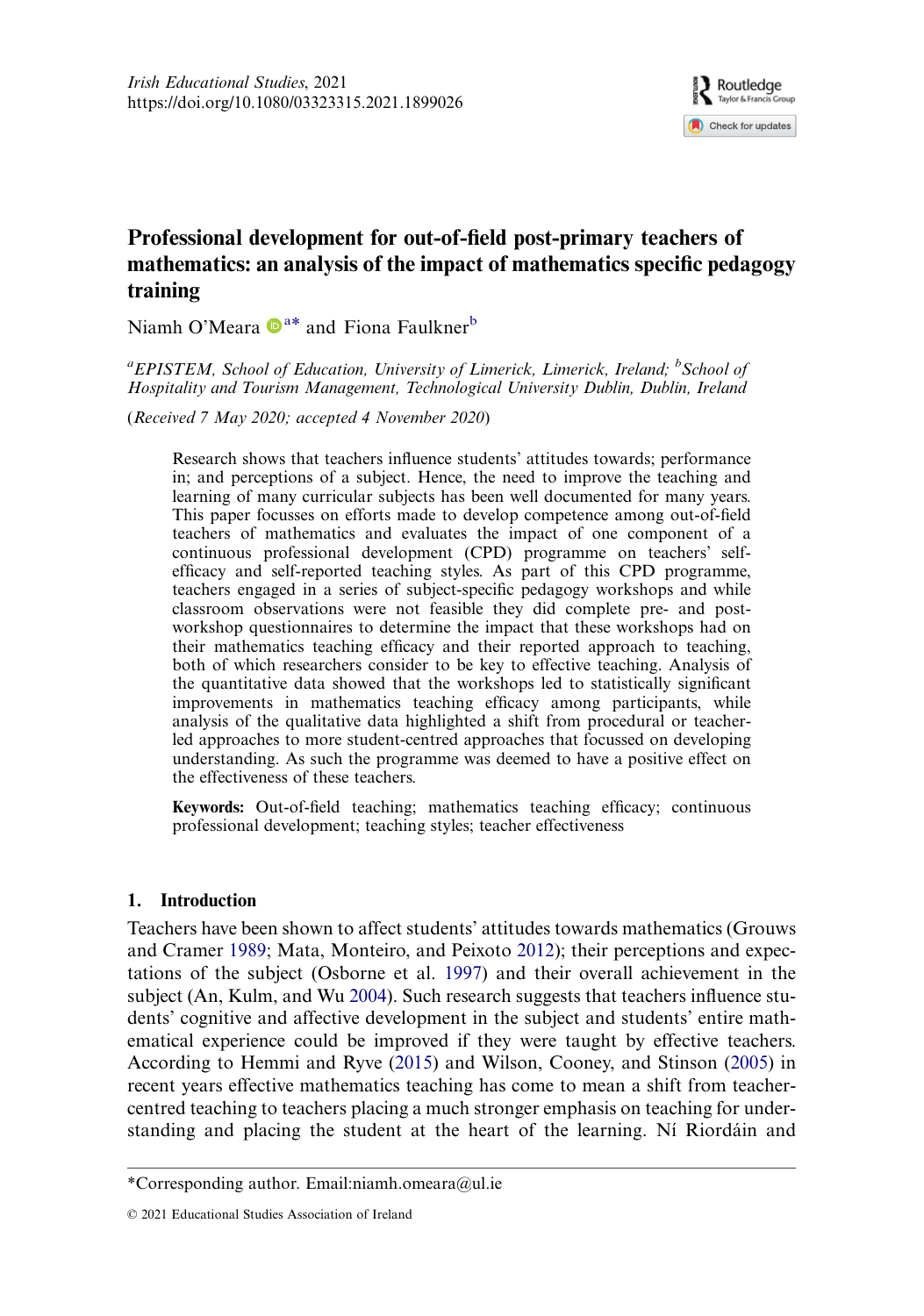## 2. N. O'meara and F. Faulkner

<span id="page-4-10"></span><span id="page-4-6"></span><span id="page-4-5"></span>Hannigan ([2009,](#page-21-3) 4) ascertain that teacher quality and effectiveness is ' … one of the most important factors affecting student learning'. Stigler and Hiebert ([2004\)](#page-22-2) elaborate on this when they state that if we wish to enhance student engagement and attainment it is critical that we first look to improve the standard of teaching. Hence, the challenge internationally is to improve the quality and effectiveness of our teachers (Anthony and Walshaw [2009;](#page-20-0) National Council for Curriculum and Assessment [2005](#page-21-4); Stigler and Hiebert [2004\)](#page-22-2). However, effective teaching is multi-dimensional and depends on a number of different facets. As such, prior to looking to improve teaching it is important to understand what constitutes effective teaching and how effective teaching can be realised across a variety of different contexts. This paper seeks to first unpack what is meant by the term *effective teaching* and then evaluate an aspect of a professional development programme that sought to achieve this goal of improving standards among teachers of mathematics in an Irish context. This professional development programme, known locally as the Professional Diploma in Mathematics for Teaching [PDMT], has been in place since 2012 but to date, there has been very little formal evaluation of the programme. This is despite Blömeke and Delaney's [\(2012](#page-20-1)) exhortation that work needs to be undertaken to develop a better understanding of the opportunities for learning and development that can be accomplished through teacher education. Similarly, Ní Ríordáin, Paolucci, and Lyons [\(2019](#page-22-3)) call for more work to be done in relation to the evaluation of professional development programmes and so this paper is addressing this gap in the literature by determining the impact, if any, that aspects of the PDMT had on teacher effectiveness and levels of self-efficacy.

# <span id="page-4-4"></span>2. Relevant literature

<span id="page-4-2"></span><span id="page-4-1"></span><span id="page-4-0"></span>Researchers have proposed a number of different characteristics that underpin effective teaching however, most researchers concur that teacher knowledge is one of the defining features. Ball, Thames and Phelps [\(2008](#page-20-2)) suggest that to be an effective teacher one needs high levels of subject matter knowledge and pedagogical content knowledge. They referred to the combination of these two knowledge types as mathematical knowledge for teaching (MKT) and determine that this type of knowledge has a strong bearing on teacher effectiveness. Furthermore, according to Ball and Bass [\(2000](#page-20-3)), high levels of MKT enable a teacher to present mathematics as a coherent and connected body of knowledge while Anthony and Walshaw ([2009\)](#page-20-0) outline how this knowledge domain is necessary when making key decisions regarding classroom practice and teaching approaches. This idea was further developed by Ní Ríordáin, Paolucci, and Lyons ([2019,](#page-22-3) 129) and they conclude that ' … teachers' knowledge base plays a critical role in determining what is done in classrooms, and accordingly, how and what students learn.' Similarly, in the UK, Reynolds and Muijs ([1999\)](#page-22-4) found teacher knowledge plays a crucial role in effective teaching practices while in the U.S., Baumert et al. ([2010\)](#page-20-4) found a correlation to exist between MKT, classroom pedagogy and student achievement.

<span id="page-4-9"></span><span id="page-4-7"></span><span id="page-4-3"></span>In addition to high levels of MKT, the quality of instructional design is another critical dimension of teacher effectiveness. Characteristics of effective instruction design, and in turn effective teaching, include:

<span id="page-4-8"></span>. engaging students in the learning process (Noddings [1995](#page-22-5));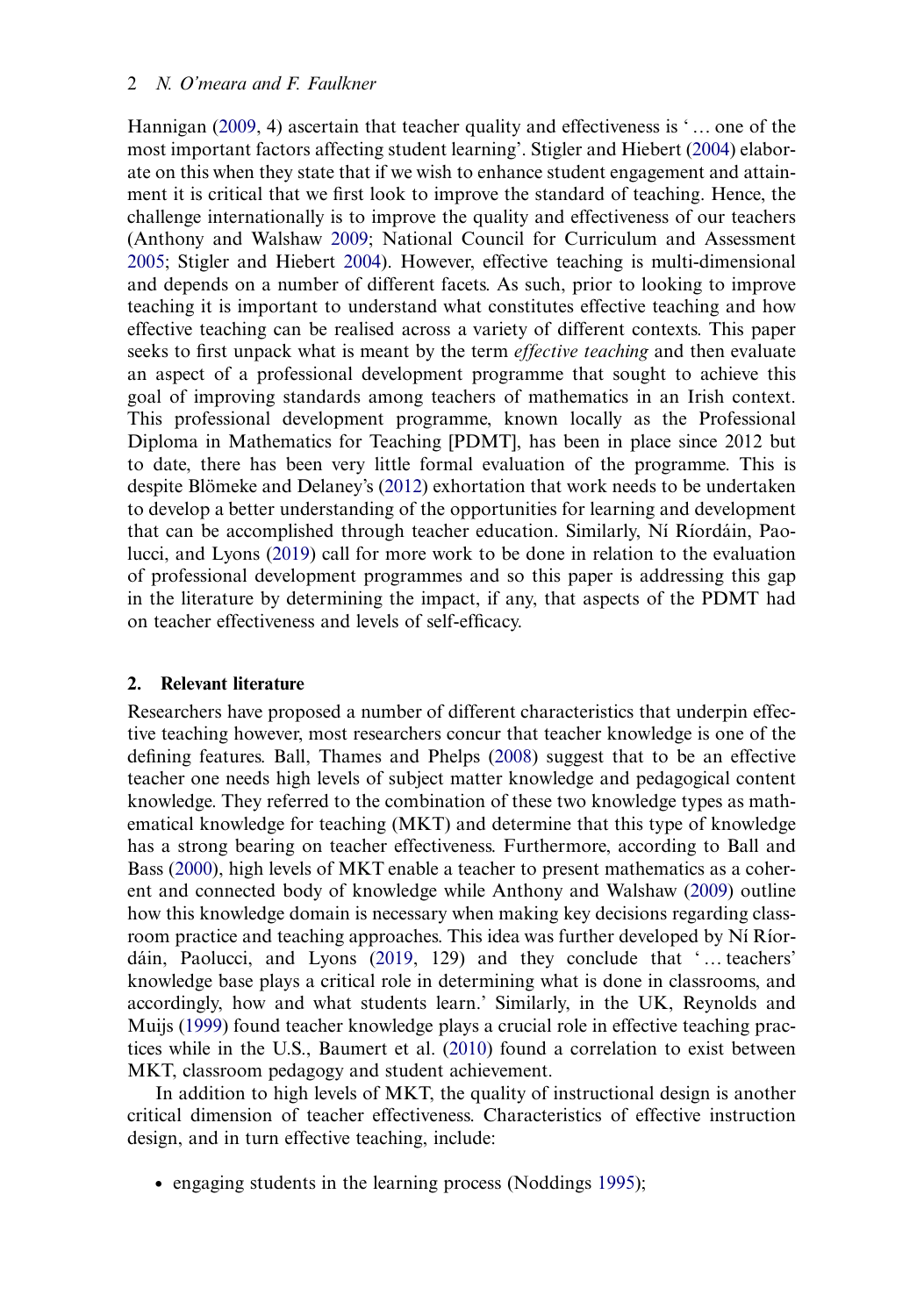- . challenging students and allowing them to struggle with tasks that are neither repetitive nor routine (Anthony and Walshaw [2009](#page-20-0));
- . incorporating authentic, real world problems into a mathematics lesson (Grouws and Cramer [1989](#page-21-0));
- <span id="page-5-0"></span>. establishing connections between different curricular topics (Anghileri [2006\)](#page-20-5);
- <span id="page-5-8"></span>. making effective use of manipulatives in the classroom (O'Meara, Johnson, and Leavy [2019\)](#page-22-6).

<span id="page-5-7"></span>Each of the characteristics described above contribute to teacher effectiveness and research has found that characteristics of effective teaching are dependent on teachers' level of self-efficacy (Bates, Latham, and Kim [2011;](#page-20-6) Enochs, 2000; Klassen and Tze [2014](#page-21-5)). Such findings indicate that self-efficacy is also important for effective teaching. Bandura [\(1986,](#page-20-7) 391) defined self-efficacy as:

<span id="page-5-2"></span>people's judgements of their capabilities to organize and execute courses of action required to attain designated types of performance. It is concerned not with the skills one has but with the judgement of what one can do with whatever skill one possesses.

<span id="page-5-5"></span><span id="page-5-3"></span><span id="page-5-1"></span>Enochs, Smith, and Huinker [\(2000](#page-21-6)) elaborated on this idea when they defined mathematics teaching efficacy as mathematics teachers' belief in their ability to teach mathematics effectively. Many studies indicate that there is a direct correlation between teacher self-efficacy and many aspects of teacher effectiveness (Armor et al. [1976](#page-20-8); Brookover et al. [1978](#page-20-9)) while Bates, Latham, and Kim ([2011\)](#page-20-6) specifically discuss a relationship between teachers self-efficacy and levels of teacher knowledge. Enochs, Smith, and Huinker ([2000\)](#page-21-6) determine that effective mathematics teaching hinges on mathematics teaching efficacy. In addition to this, Czerniak [\(1990\)](#page-20-10) concludes that teachers with low levels of self-efficacy are inclined to use less effective, teacher-led teaching strategies such as reading directly from a textbook, while Enochs, Smith, and Huinker [\(2000\)](#page-21-6) claim that the use of inquiry and student-centered approaches are favoured by highly efficacious teachers. Hence, as well as developing the characteristics of effective teaching, it is necessary to look to develop teachers' self-efficacy if we want to improve the standard of mathematics teaching and learning.

<span id="page-5-6"></span>Due to the importance of effective teaching, many researchers and teacher educators are keen to develop the characteristics associated with effective teaching among all teachers of mathematics. Ní Ríordáin and Hannigan ([2009\)](#page-21-3) state that to be an effective mathematics teacher, it is necessary to engage in formal training. It is unfair to expect teachers to transfer their knowledge in one particular subject area to the mathematics classroom without such training (Ní Ríordáin and Hannigan [2009](#page-21-3)). While this formal training is available to many in-field mathematics teachers, as part of their pre-service teacher training, this is not the case for out-of-field teachers.

<span id="page-5-10"></span><span id="page-5-9"></span><span id="page-5-4"></span>When a teacher engages in teaching a specialisation or year group for which they have no formal qualifications it is known as out-of-field teaching (Weldon [2016](#page-22-7)). This phenomenon is currently being examined and reported upon to varying degrees in countries worldwide, including Ireland (Ní Ríordáin and Hannigan [2009](#page-21-3)), Australia (McConney and Price [2009](#page-21-7)), Germany (Bosse and Törner [2013](#page-20-11)) and South Africa (Steyn and Du Plessis [2007\)](#page-22-8). The system which a country uses to determine if a teacher is 'qualified' varies greatly across countries. In Australia for example, a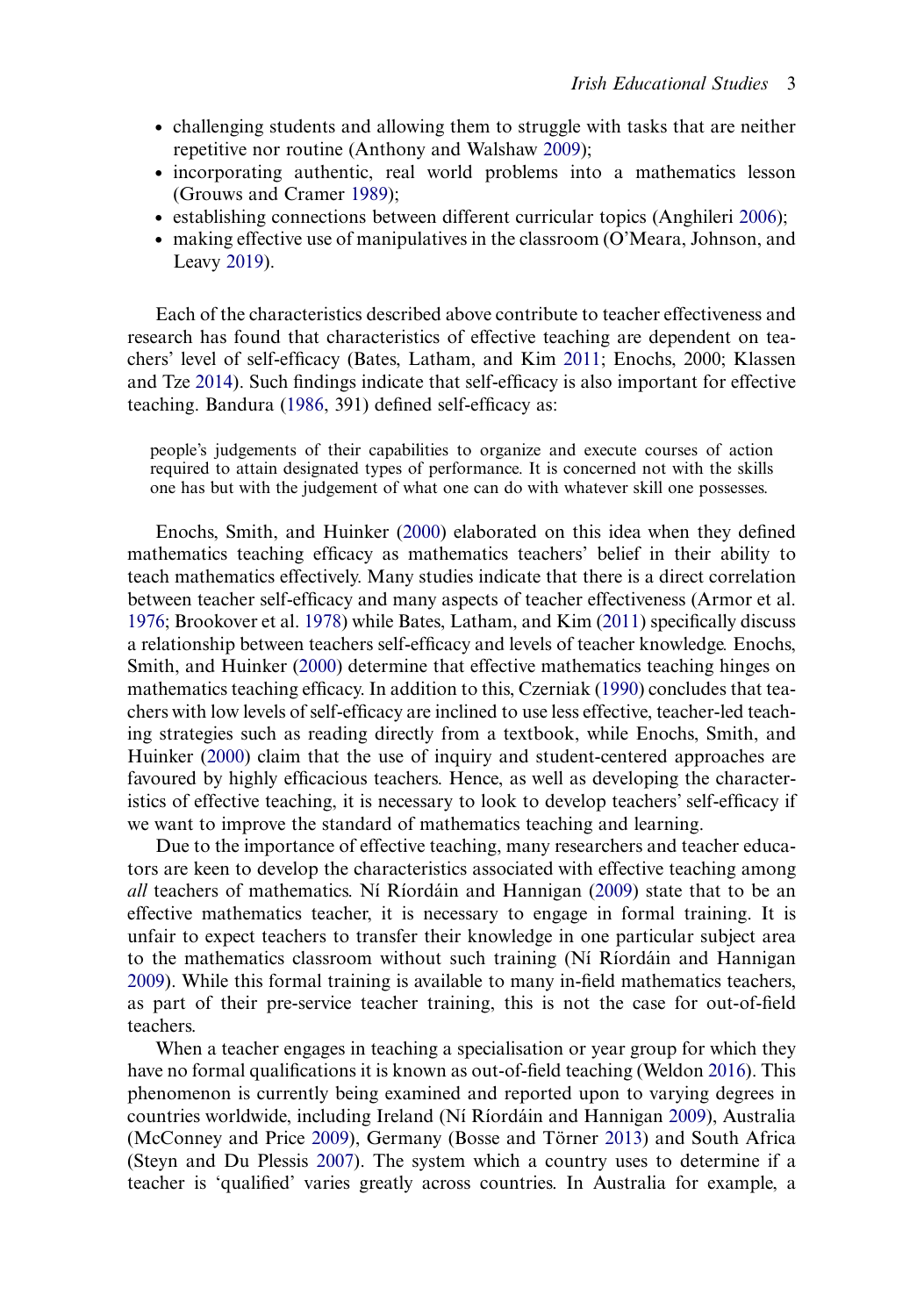<span id="page-6-1"></span>qualified teacher can teach any subject regardless of their subject specialisations, in contrast to Germany in which primary teachers are often trained as subject specialists (Hobbs and Törner [2019\)](#page-21-8). In Ireland, the situation is less straight forward. A postprimary teacher is officially qualified in a subject specialisation(s) once they have completed a programme of post-primary initial teacher education and have been awarded the requisite number of credits in the subject area(s). However, the deployment of teachers is a local issue and is influenced by local factors, such as staffing shortages or timetabling issues, which often lead to out-of-field assignments.

<span id="page-6-5"></span><span id="page-6-4"></span>Price et al. ([2019\)](#page-22-9) report that in Australia out of field teaching is prevalent across many different curricular subjects including geography, physics and mathematics whilst they also report that 34% of all German teachers are considered out of field. Zakaria ([2014\)](#page-22-10) reported that in Indonesia 54% of religion teachers are considered out of field while in Ireland this practice was found to be prevalent among teachers of mathematics, with Ní Ríordáin and Hannigan [\(2009](#page-21-3)) reporting that 48% of mathematics teachers in Ireland were out-of-field. They reported that a variety of different subject teachers, including history, geography and language teachers, were often assigned, by school principals, to teach mathematics. As such, these teachers have not had the opportunity to engage with any formal training in the area of mathematics as recommended by Ball ([2001\)](#page-20-12) and Ní Ríordáin and Hannigan [\(2009](#page-21-3)) and so strategies were needed to provide these teachers with the opportunity to upskill via continuous professional development (CPD) initiatives. Such CPD has been found to empower teachers as it helps them to develop the confidence, knowledge and skills required to teach effectively (Lessing and De Witt [2007\)](#page-21-9).

#### <span id="page-6-3"></span><span id="page-6-0"></span>3. Context: the professional diploma in mathematics for teaching

<span id="page-6-2"></span>Stigler and Hiebert ([2004\)](#page-22-2) indicate that very little change has occurred in classroom practice in the last century. They believe that is due, in part to the current focus of reform efforts on recruiting more highly qualified teachers as opposed to focussing on ' … the improvement of teaching – the methods that teachers use in the classroom' (Stigler and Hiebert [2004,](#page-22-2) 16). Furthermore, the phenomenon of out-of-field mathematics teaching was identified as a significant contributory factor in the underperforming school mathematics sector internationally (Hoffmann and Richter [2015\)](#page-21-10) and in Ireland (Ní Ríordáin and Hannigan [2009](#page-21-3)) at the beginning of the twentyfirst Century, and a potential obstacle to maximising outcomes from then current reforms in post-primary school mathematics.<sup>1</sup> In order to address the issue of outof-field teaching in Ireland, and to provide the large number of out-of-field mathematics teachers with the required, relevant formal training for mathematics teaching, a non-traditional system of CPD for existing out-of-field mathematics teachers was required. Due to the impact of out-of-field teaching on teacher effectiveness and student performance, as discussed previously, the Irish Government issued a tender for the development of a CPD programme that would upskill out-of-field mathematics teachers in Ireland. The winning bid was developed by the National Centre for Excellence in Mathematics and Science Teaching and Learning (NCE-MSTL), now EPISTEM, at the University of X, and the relevant departments in the University of Y. The bid was submitted by the University X/Y-led consortium of 13 Irish Higher Education Institutions (HEIs), who developed what is now known as the Professional Diploma in Mathematics for Teaching (PDMT). To date, five cohorts of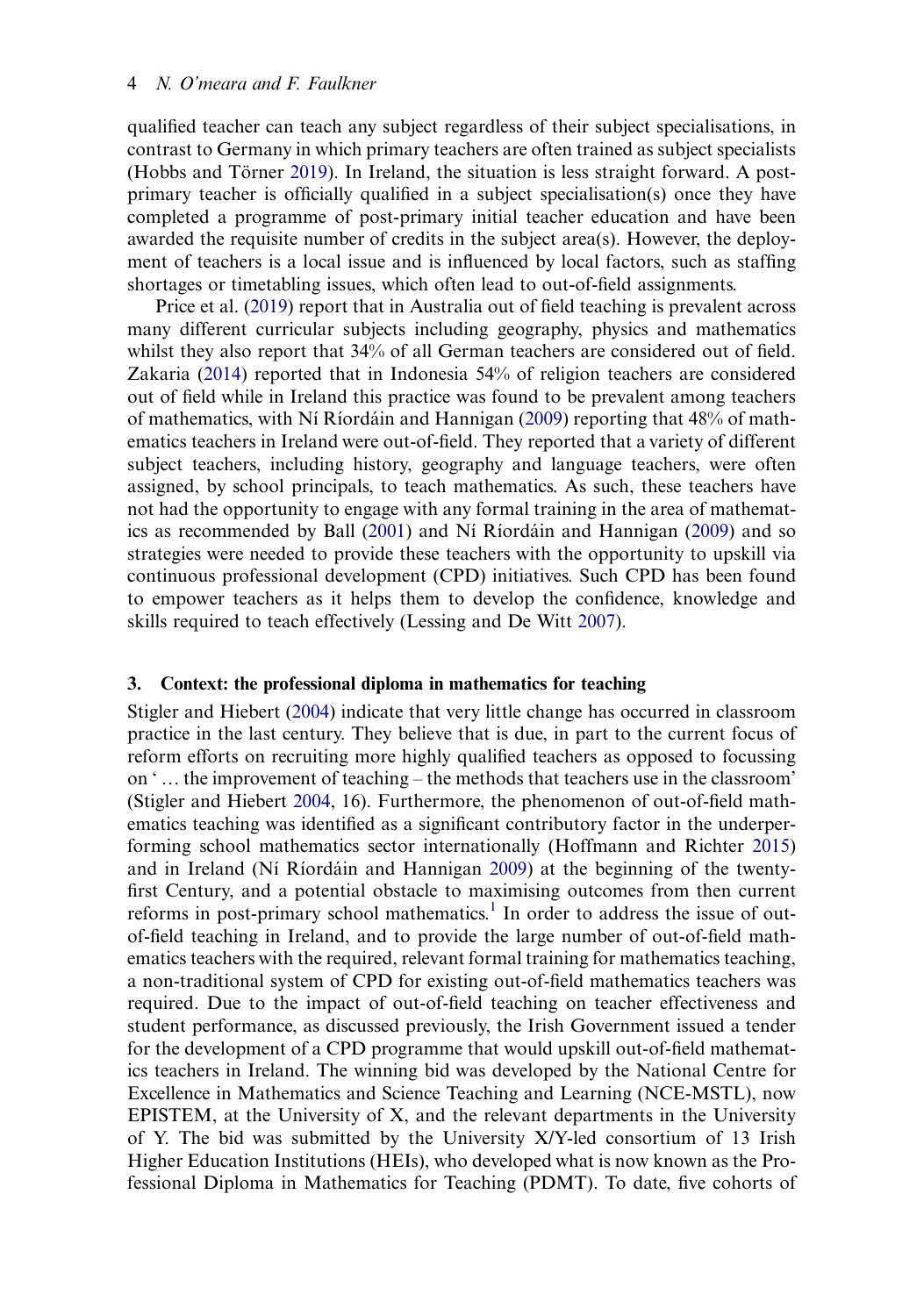students, which equates to approximately one thousand out-of-field teachers, have graduated from the programme, with a sixth and final cohort currently in their final year of study.

The PDMT is a part-time programme, which is delivered through a blended learning format over a two-year period. It admitted its first cohort of teachers in September 2012. The Department of Education and Skills (DES) continues to fund the diploma (contract end date is September 2020) as part of the national strategy to support the implementation of the new mathematics curriculum and improve standards in mathematics education in post-primary schools by upskilling out-of-field teachers of mathematics. As a result of this funding, the course is free of charge to all eligible out-of-field teachers of mathematics. Upon graduating from the PDMT, all graduates are recognised as qualified mathematics teachers. It is a Level 8 pro-gramme<sup>[2](#page-19-2)</sup> and offers a total of 75 ECTS<sup>3</sup> credits. 60 ECTS credits are awarded for mathematics content modules (5 modules per year worth 6 credits each) while the remaining 15 ECTS credits are awarded for mathematics pedagogy modules (2 modules, one worth 9 credits and the second worth 6 credits). In this way, the PDMT seeks to simultaneously develop teachers'subject matter knowledge and pedagogical content knowledge, so as to equip them with the MKT deemed necessary by Ball et al. ([2008\)](#page-20-2), Krauss et al. [\(2008](#page-21-11)) and Baumert et al. [\(2010](#page-20-4))

<span id="page-7-3"></span>The PDMT is closely aligned with the needs of out-of-field teachers of mathematics, the new mathematics curriculum in Ireland, and the requirements of the Irish Teaching Council for mathematics teaching, and is considered a significant element in the reform of the national mathematics curriculum for post-primary education. The programme was designed by a team of mathematics educators in the University of X. From the outset, and continuing for the duration of the programme, there was engagement by the design team with research on teacher knowledge domains, including Subject Matter Knowledge, Pedagogical Content Knowledge and Mathematics Knowledge for Teaching, in the implementation of the programme (Ball et al. [2008](#page-20-2); Heid, Wilson, and Blume [2015;](#page-21-12) Rowland, Huckstep, and Thwaites [2005](#page-22-11); Shulman [1986\)](#page-22-12). Furthermore, the programme is research-based and research-led and seeks to implement best practices in teaching and learning mathematics/mathematics education, mathematics pedagogy, content delivery, assessment and support. It adheres to many of the principles underpinning successful CPD initiatives, as proposed by researchers such as Collinson ([2000\)](#page-20-13); Coetzer [\(2001](#page-20-14)); and Day and Sachs ([2004\)](#page-20-15).

<span id="page-7-4"></span><span id="page-7-2"></span><span id="page-7-1"></span><span id="page-7-0"></span>Participants on the PDMT are required to complete the pedagogy elements of the programme concurrently with the mathematics content modules. To achieve this goal they must attend five, 3-hour workshops over the course of the two-year programme. Each of the five pedagogy workshops delivered as part of the PDMT align with a content strand from the post-primary school curriculum. The workshops are run concurrently with a related mathematics content module, as shown in [Table 1,](#page-8-0) and this strategy is used in order to facilitate the development of MKT among these teachers.

These workshops help participants develop the best mathematical pedagogical practices for post-primary mathematics teaching, with a particular focus on the mathematics curriculum in Irish post-primary schools and the characteristics of effective mathematics teaching discussed previously. The intention of the mathematics specific pedagogy workshops is to expose teachers to effective means of teaching and provide them with the skillset necessary to facilitate meaningful learning in their mathematics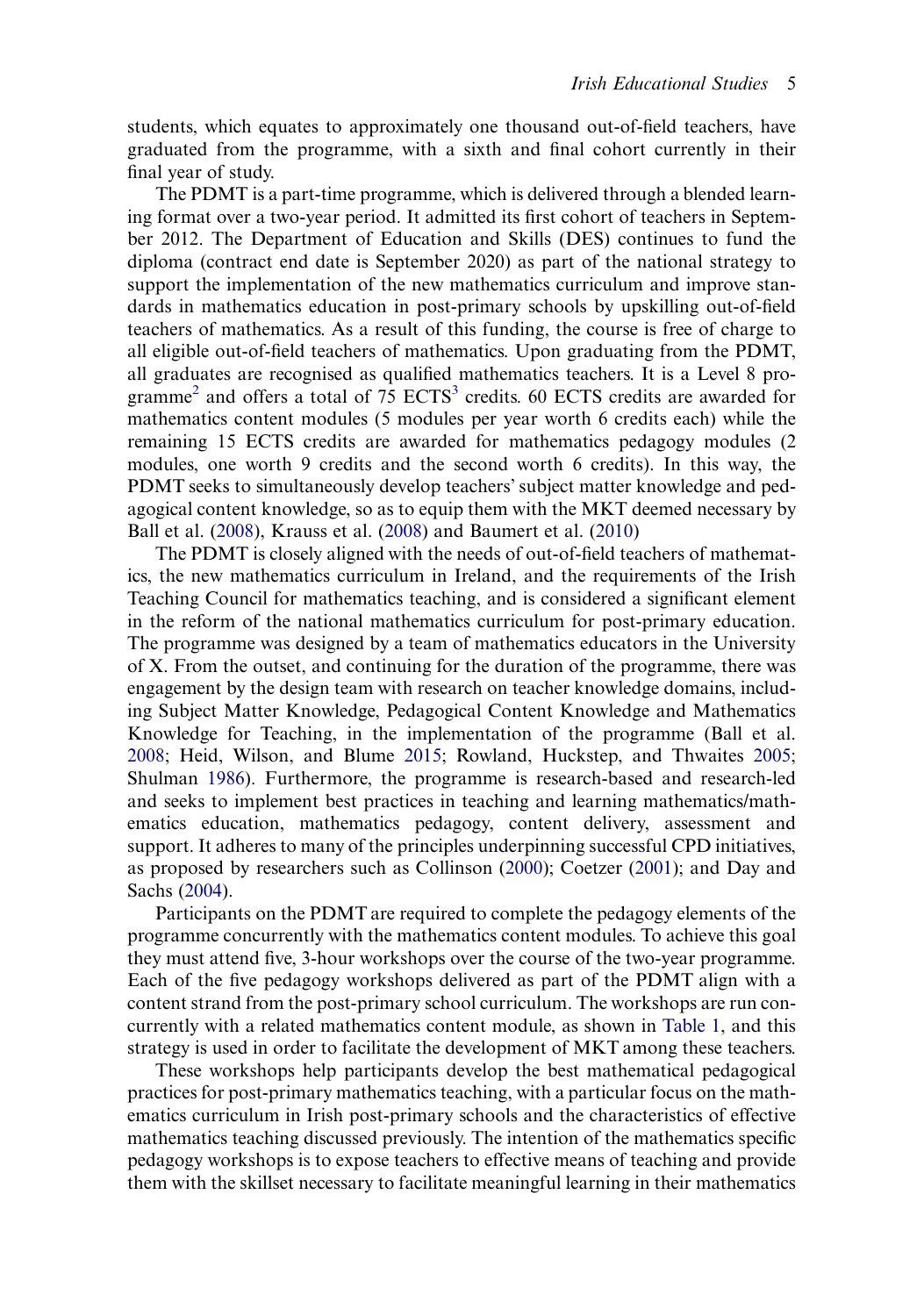# 6 N. O'meara and F. Faulkner

|                        | Focus                              | Associated content module | Timing          |
|------------------------|------------------------------------|---------------------------|-----------------|
|                        | Workshop 1 Functions $&$ Calculus  | Calculus $1 & 2$          | January Year 1  |
| Workshop 2             | Algebra & Number                   | Algebra $1 \& 2$          | March Year 1    |
| Workshop 3 Probability |                                    | Probability               | May Year 1      |
| Workshop 4 Statistics  |                                    | <b>Statistics</b>         | October Year 2  |
|                        | Workshop 5 Geometry & Trigonometry | Geometry                  | November Year 2 |

<span id="page-8-0"></span>Table 1. Details of pedagogy workshops for the PDMT.

classroom. The workshops are designed so that teachers are actively involved in the learning process in an effort to replicate what students would experience in their mathematics classroom. In addition to the workshops being interactive, engaging and relevant to teachers, they are also designed to allow time for reflection and application. The workshops are grounded in theory and focus on the knowledge and skills required for effective mathematics teaching. Hence, they incorporate activities/problems which allow for critical discussion and development of the teaching methodologies and concepts outlined in [Table 2.](#page-8-1)

| Methodology                                      | Example                                                                                                                                                                                       | Workshop                   |
|--------------------------------------------------|-----------------------------------------------------------------------------------------------------------------------------------------------------------------------------------------------|----------------------------|
| Active learning<br>methodologies                 | Conducting experiments to develop<br>conceptual understanding around the<br>concept of theoretical probability                                                                                | Probability                |
| Promoting interest<br>through active learning    | Using code breaking activities to assess<br>students understanding of algebraic<br>substation                                                                                                 | Algebra &<br>Number        |
| Mathematical modelling<br>and applications       | Identifying the ideal position to erect a<br>telephone mast so that it is equidistant<br>from three different roads                                                                           | Geometry &<br>Trigonometry |
| Real world approaches to<br>teaching mathematics | Investigating claims made by a local sports<br>organisation (GAA) in relation to<br>supporters' level of satisfaction with new<br>technology (Hawkeye) used in games                          | <b>Statistics</b>          |
| Mathematical thinking                            | Investigating the rationale behind certain<br>formulae and procedures e.g. determining<br>why a functions turning points occur<br>when the first derivative is zero                           | Functions &<br>Calculus    |
| ICT as a tool in the<br>mathematics lesson       | Using an interactive activity to help teachers<br>construct the sine graph from the unit<br>circle and develop an understanding of<br>the shape and features of the graph                     | Geometry &<br>Trigonometry |
| Assessing mathematics<br>learning                | Investigating alternative forms of<br>summative assessment such as jigsaw<br>puzzles whereby one must match 5/6<br>jigsaw puzzles that all contain<br>information about a particular function | Functions $\&$<br>Calculus |

<span id="page-8-1"></span>Table 2. Sample teaching methodologies incorporated into the pedagogy workshops.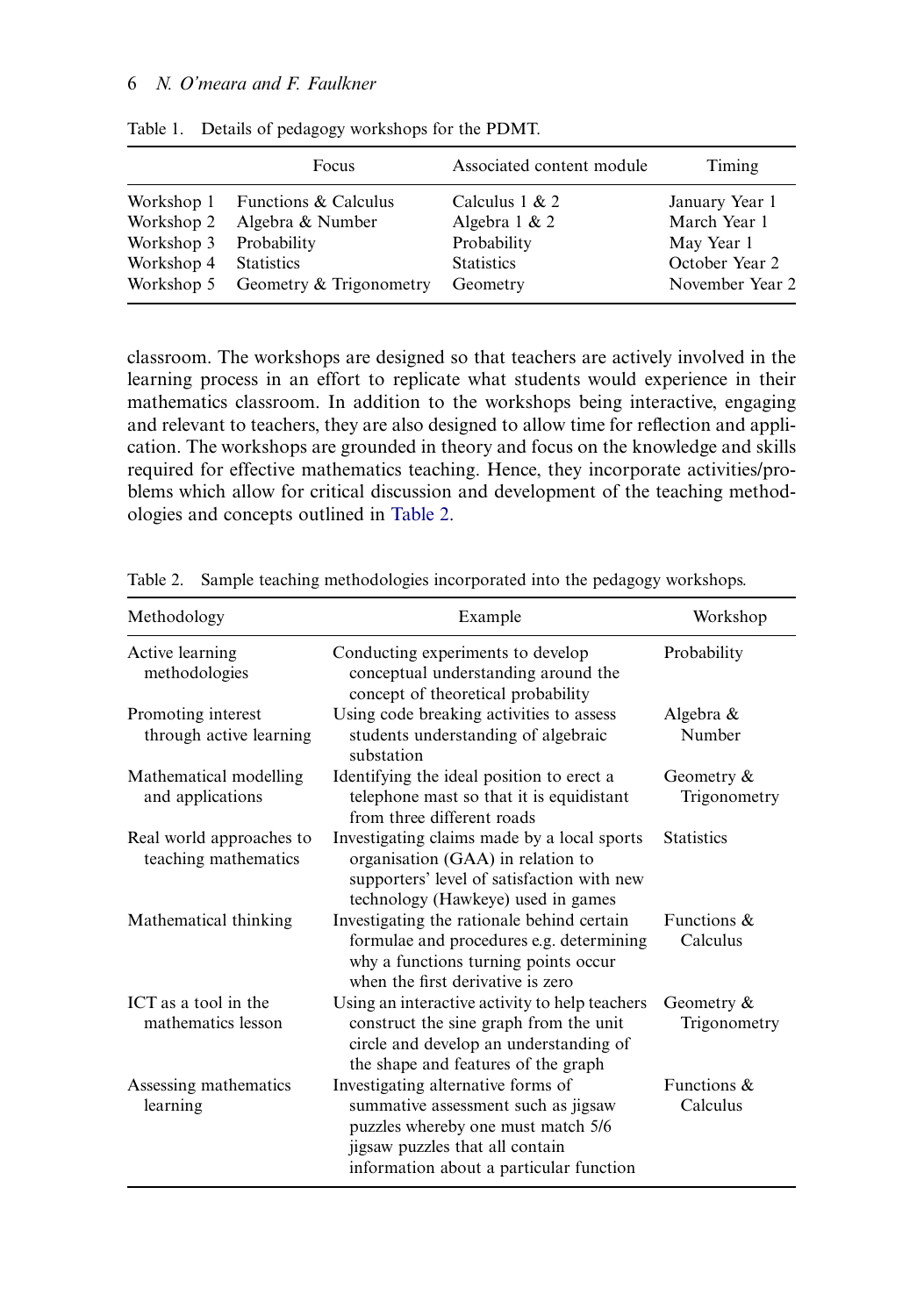While the PDMT as a whole adopts a blended learning approach, the pedagogy modules are all delivered face-to-face so as to allow participants to engage in a hands-on, active learning environment that one would then envisage being replicated in their own classrooms.

# 4. Research questions

Based on the literature review conducted and the aim of the authors to evaluate the pedagogical dimension of the PDMT, the following research questions were generated for the purpose of this paper:

- (1) Does engaging with mathematics specific pedagogy improve levels of mathematics teaching self-efficacy among out-of-field mathematics teachers?
- (2) What impact, if any, does mathematics specific pedagogy have on the selfreported teaching practices of out-of-field teachers?

# 5. Methodology

# 5.1. Sample

At present, the PDMT is in its seventh and final year. By 2018, a total of 825 teachers (4 cohorts) graduated from the PDMT with a further 152 teachers completing the programme as part of Cohort 5. These Cohort 5 teachers acted as the sample for this study and they completed the series of pedagogy workshops in November 2017. In order to compare responses, each teacher created a unique identifier, and this was used on both a pre- and a post-workshop questionnaire so that all responses remained anonymous. A total of 207 teachers completed the pre-workshop questionnaire but only 152 of these teachers completed the programme in the two-year timeframe.[4](#page-19-4) Of these 152 teachers, 111 completed the post-workshop questionnaire. In total, 91 teachers completed both the pre- and post-workshop questionnaire, a response rate of 59.8% of all teachers that graduated from Cohort 5. All quantitative comparative analysis is based on the data received from these 91 teachers. Qualitative data was collected via open-ended questions on the questionnaires and the data reported in this paper is based on data from all completed questionnaires. Hence, a larger number of responses were considered when analysing the qualitative data as was the case for the quantitative data, as teachers were not eliminated from the qualitative analysis if they had not completed both the pre- and post-workshop questionnaire.

# 5.2. Research instrument

While classroom observations may have been the optimal way to address the aforementioned research questions, such observations were not feasible and instead two similar questionnaires were designed and distributed to Cohort 5 teachers (i.e. teachers who commenced the PDMT in 2017) prior to the first pedagogy workshop in the series and again on completion of the fifth and final workshop in the series. The questionnaires were developed by the authors upon review of existing literature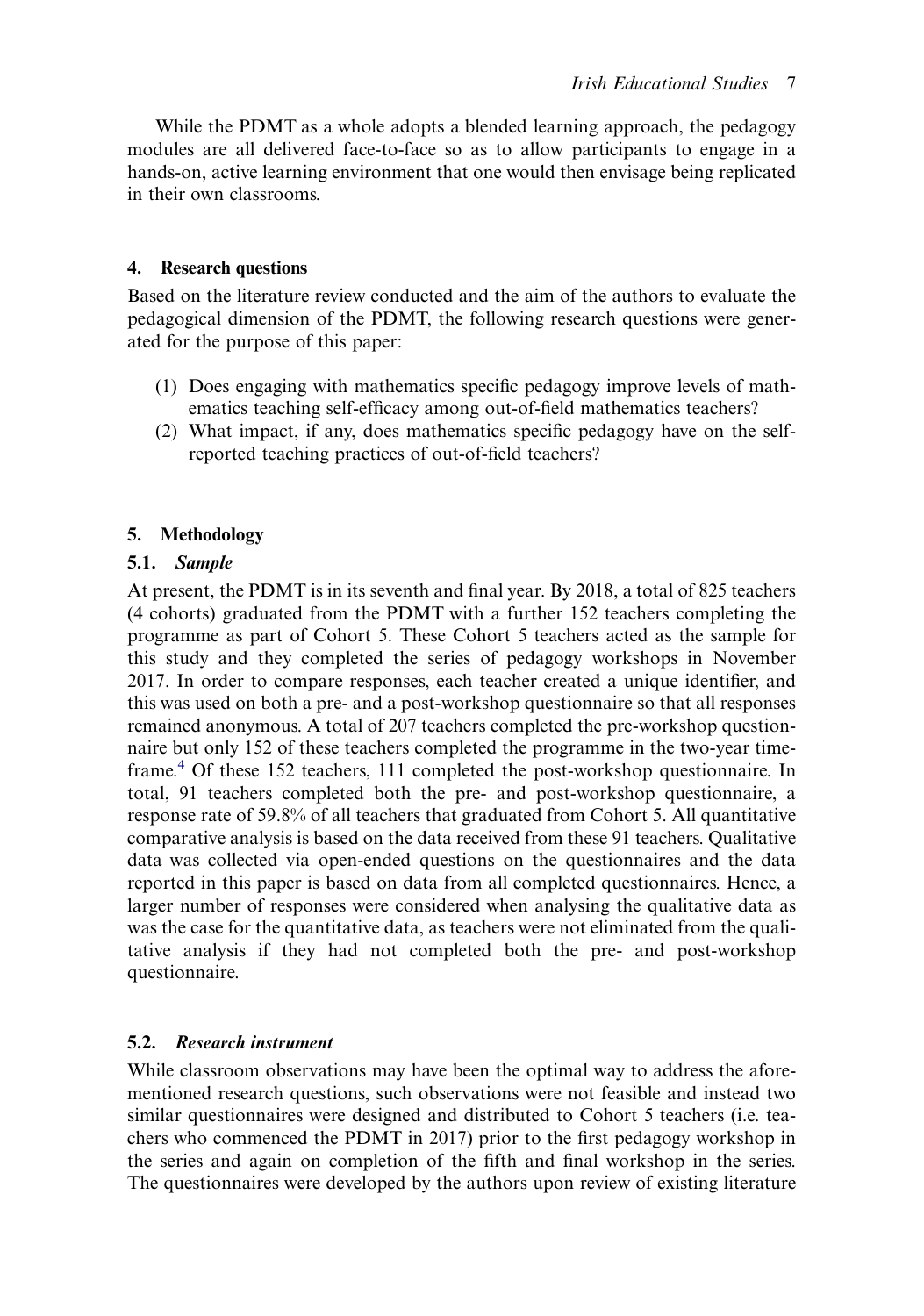<span id="page-10-1"></span>and were based on the framework for evaluation of CPD initiatives proposed by Guskey ([2000\)](#page-21-13). This framework is detailed in [Figure 1](#page-10-0).

This study is part of a much larger research agenda that is cognisant of all levels of Guskey's framework but for the purpose of this paper, the authors will report on the evaluation of one aspect of the programme (the pedagogy workshops) across three levels of the framework, namely Level 1; Level 2 and Level 4.

After the authors drafted the pre- and post-workshop questionnaires, mathematics education specialists in several HEIs in Ireland reviewed them and the feedback was incorporated into the final version of the research instrument. This version of the questionnaires was then piloted with Cohort 4 students and based on the feedback received from these teachers further changes were made to the questionnaire before it was administered to the sample.

The questionnaire distributed prior to the first workshop consisted of five questions. The first three questions garnered information in relation to teachers' prior experience with mathematics specific pedagogy or pedagogy in any other discipline, prior to the PDMT, as well as their beliefs on the need to engage with mathematics specific pedagogy. The fourth question, which is central to this study, investigated how teachers, at that exact point in time, would describe the teaching style/approach they favoured when teaching mathematics.<sup>[5](#page-19-5)</sup> The fifth and final question, which the authors also analyse in this study investigated teachers' self-efficacy when teaching each of the five strands that are central to the Irish post-primary school mathematics curriculum, namely Statistics and Probability; Geometry and Trigonometry; Number; Algebra and Functions. Teachers were asked to rate their confidence in

<span id="page-10-0"></span>

Figure 1: Conceptual Framework Underpinning the Study (see Heid, Wilson, and Blume [2015](#page-21-12)).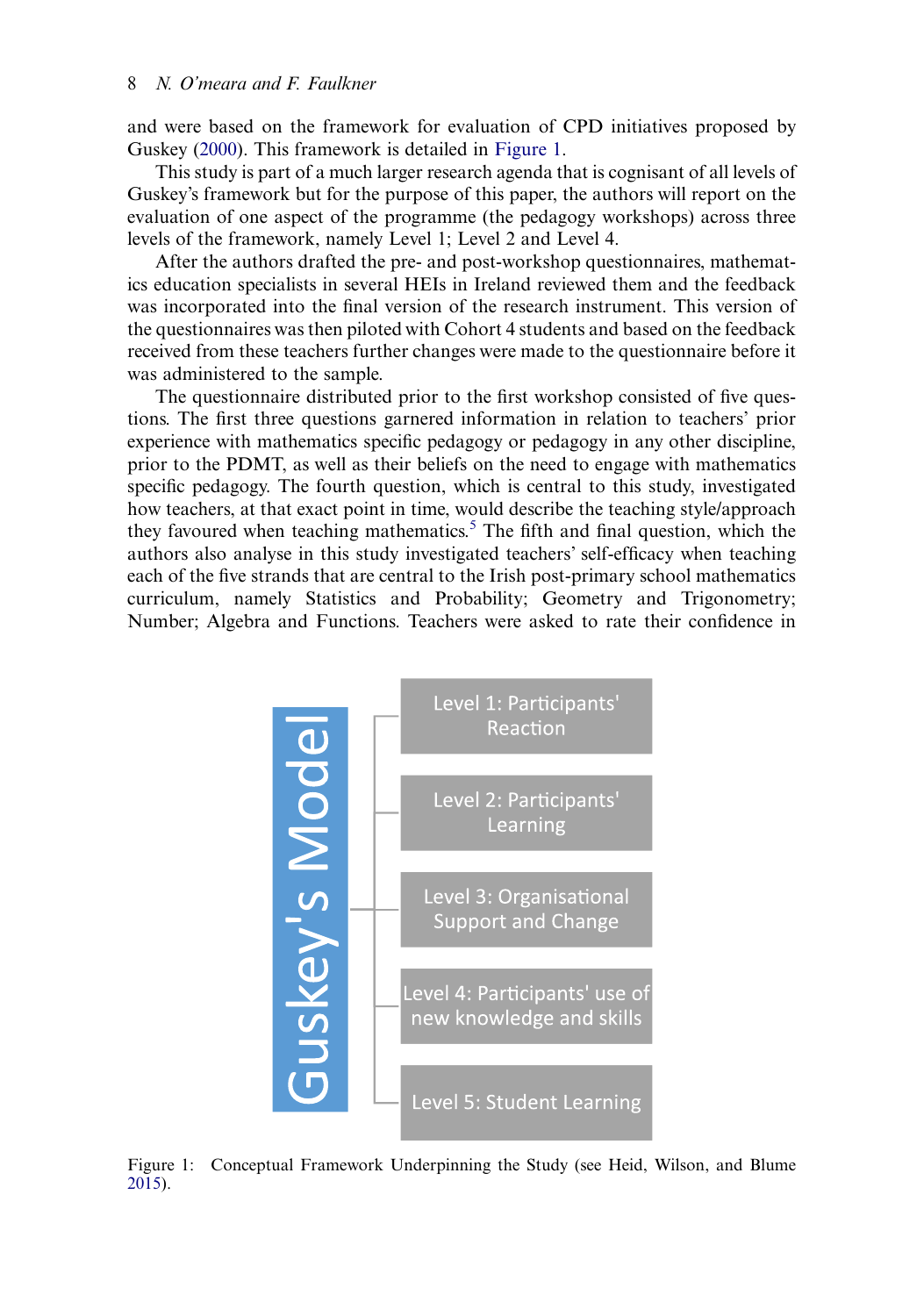each of the five strands using a three-point scale (Not at all confident; Somewhat confident; Extremely confident). The post-workshop questionnaire consisted of four questions which mirrored four of the questions in the pre-workshop questionnaire, so as to allow for comparison of responses. In the post-workshop questionnaire teachers were first asked if, having completed the pedagogy workshops as part of the PDMT programme, they now felt it necessary for mathematics teachers to engage with subject specific pedagogy. The second question gathered information in relation to the teaching approaches they report now employing having completed the workshops, to enable the authors to determine if the pedagogy workshops had resulted in a change in reported teaching styles. The third question re-examined teachers' self-efficacy across each of the five aforementioned strands while the fourth question required teachers to 'summarise the impact, if any, that the pedagogy workshops had on (a) you [them] as a mathematics teacher; (b) you [their] mathematics teaching. For the purpose of this paper, the authors will focus on the questions relating to teaching styles; self-efficacy (Level 1 of theoretical framework) and the impact that the workshops had on the participants (Level 2 and 4 of theoretical framework).

# 5.3. Data analysis

Upon receipt of the completed questionnaires, the quantitative data was recorded in SPSS and initially analysed using descriptive statistics. The authors then engaged in further statistical analysis in order to compare the pre- and post-workshop responses and the Wilcoxon Signed Rank Test was used to determine any changes in teachers' reported self-efficacy. This test was deemed suitable as the sample size was relatively small; the data was not normally distributed and there were two different time points when the responses from the same group of teachers were collected.

Qualitative data reported in this paper was collected via the open-ended questions that required teachers to self-report on the teaching style they favoured before and after they participated in the PDMT. For those that only completed the pre-workshop questionnaire their responses to questions about their style of teaching prior to commencing the workshop were the only responses analysed so as to enable the authors to get a comprehensive picture of the self-reported teaching styles of teachers prior to embarking on the PDMT while all responses submitted by teachers to this question in the post-workshop questionnaire were also analysed. The qualitative data, gathered via the aforementioned open-ended questions, was transcribed into the computer package NVivo and coded. In this analysis open coding was employed meaning that the researchers did not have pre-determined set of codes but rather indeoendently identified codes and then used thematic analysis. Initially both authors independently read and re-read the responses in order to familiarise themselves with the data before each generated a set of codes. The authors then compared codes and any differences  $(n=2)$  in coding were discussed and resolved before the finalised codes were grouped into particular themes. These themes aligned with the research questions the authors sought to address and will be discussed in the next section.

# 6. Results

The first research question sought to determine the effect, if any, that mathematics specific pedagogy had on out-of-field teachers' levels of self-efficacy across the five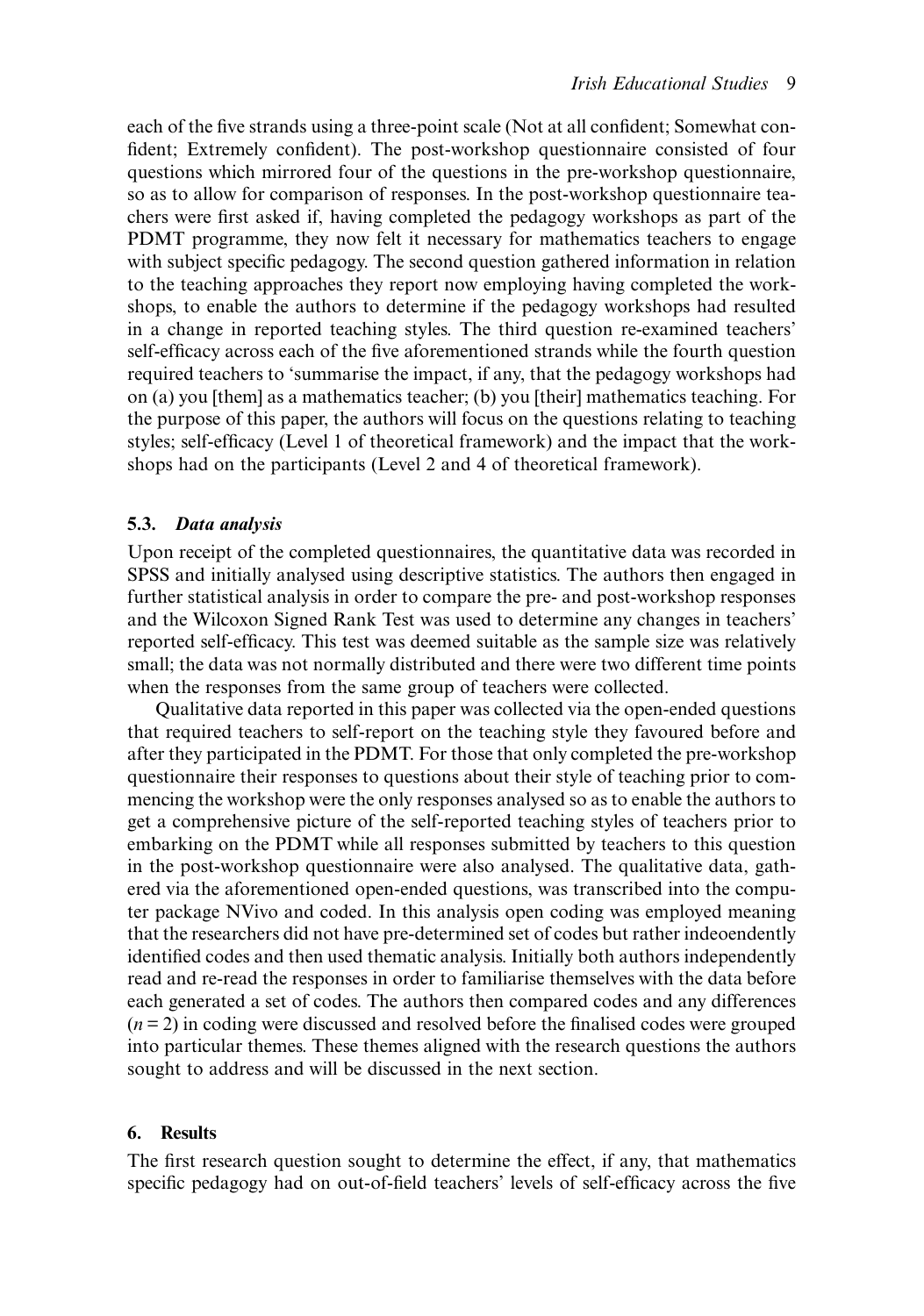different strands that constitute the Irish post-primary mathematics curriculum. In order to address this research question, the teachers were asked to rate, on a threepoint scale, their level of mathematics teaching efficacy across each of the strands. The results are presented in [Figure 2](#page-12-0) (pre-workshop responses) and [Figure 3](#page-13-0) (postworkshop responses).

[Figures 2](#page-12-0) and [3](#page-13-0) clearly show that a higher proportion of teachers reported higher levels of mathematics teaching efficacy across 4 of the 5 strands after they engaged in the pedagogy workshops, than was the case beforehand, with minuscule change being recorded in the Geometry and Trigonometry strand. The most notable difference was recorded in the Statistics and Probability strand. Prior to the workshops commencing, 11.0% of the 91 respondents reported that they were extremely confident teaching this content (i.e. high levels of mathematics teaching efficacy) compared to 34.1% of the 91 respondents who reported being of a similar disposition on completion of the workshops. In addition to this, [Figures 2](#page-12-0) and [3](#page-13-0) show that a much smaller percentage of teachers also reported feeling not at all confident in teaching each of the five strands (i.e. low levels of mathematics teaching efficacy) in the post-workshop responses when compared with the pre-workshop responses, with the biggest decrease (from 22.0% to 4.4% of respondents) evident in the Statistics and Probability strand. In order to determine if the differences noted were statistically significant, the authors conducted a Wilcoxon Signed Rank test for each of the five strands. The test revealed a statistically significant improvement in teachers' mathematics teaching efficacy in the strand of Statistics and Probability ( $z = -5.171$ ,  $p < 0.001$ ) with a medium effect size, using the Cohen [\(1988](#page-20-16)) criteria ( $r = 0.38$ ). Unsurprisingly, this was the largest effect size across all five strands. When the Wilcoxon Signed Rank test was conducted for three of the remaining four strands a similar picture emerged, in that the differences were statistically significant, however the effect sizes were not as great as that recorded for Statistics and Probability, as demonstrated in [Table 3.](#page-13-1) In the Geometry and Trigonometry strand the differences noted were not found to be statistically significant ( $z = -0.452$ ,  $p > 0.05$ ).

<span id="page-12-1"></span>These improved levels of mathematics teaching efficacy were also reported by teachers in the open-ended questions in the post-workshop questionnaire. When asked

<span id="page-12-0"></span>

Figure 2. Pre-workshop levels of mathematics teaching efficacy.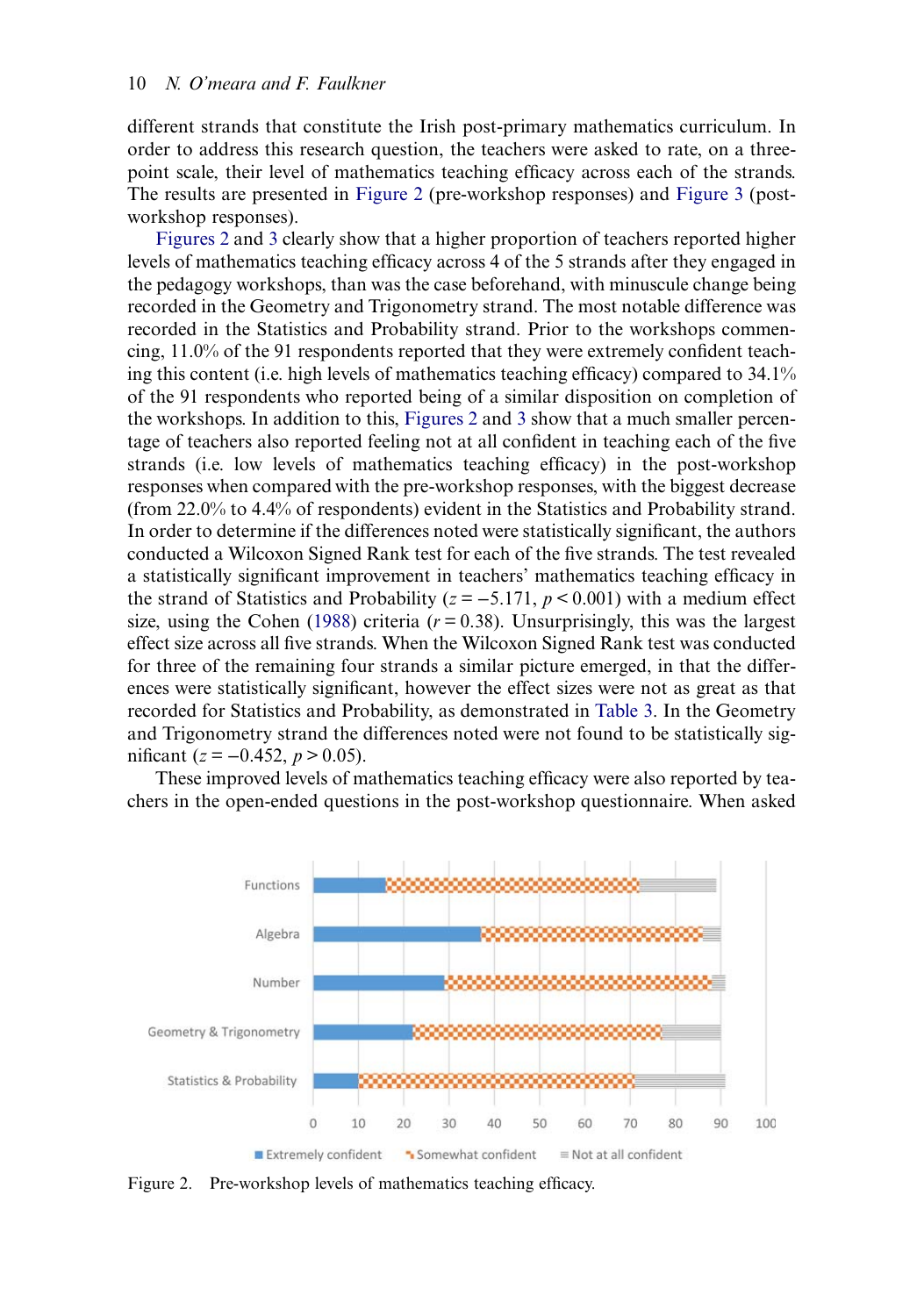<span id="page-13-0"></span>

Figure 3. Post-workshop levels of mathematics teaching efficacy.

to outline the impact that they believed the pedagogy workshops had on them as a teacher of mathematics, 47 teachers offered a response. The majority of these respondents stated that the main impact that the workshops had on them was in relation to improved levels of confidence.

T24<sup>6</sup>: Given me more confidence and a better insight into mathematics.

T66: Given me so much more confidence in my teaching ability and my understanding.

T121: As a result of the workshops I am now more confident with teaching and better at maths.

Improved levels of mathematics teaching efficacy were by far the most common theme identified when the qualitative responses to this question were analysed. The second most popular response to this question was that the workshops helped improve their ability as a mathematics teacher.

T102: I am now able to explain background to topics more effectively.

T119: Improved my teaching ability.

| Strand                   | z-value  | $p$ -value | <b>Effect Size</b> |
|--------------------------|----------|------------|--------------------|
| Statistics & Probability | $-5.171$ | < 0.001    | 0.38               |
| Number                   | $-3.317$ | < 0.05     | 0.25               |
| Algebra                  | $-2.412$ | < .05      | 0.18               |
| <b>Functions</b>         | $-2.075$ | < .05      | 0.15               |
| Geometry & Trigonometry  | $-0.452$ | > 0.05     | N/A                |

<span id="page-13-1"></span>Table 3. Wilcoxon signed rank test results for strands of number; algebra and functions.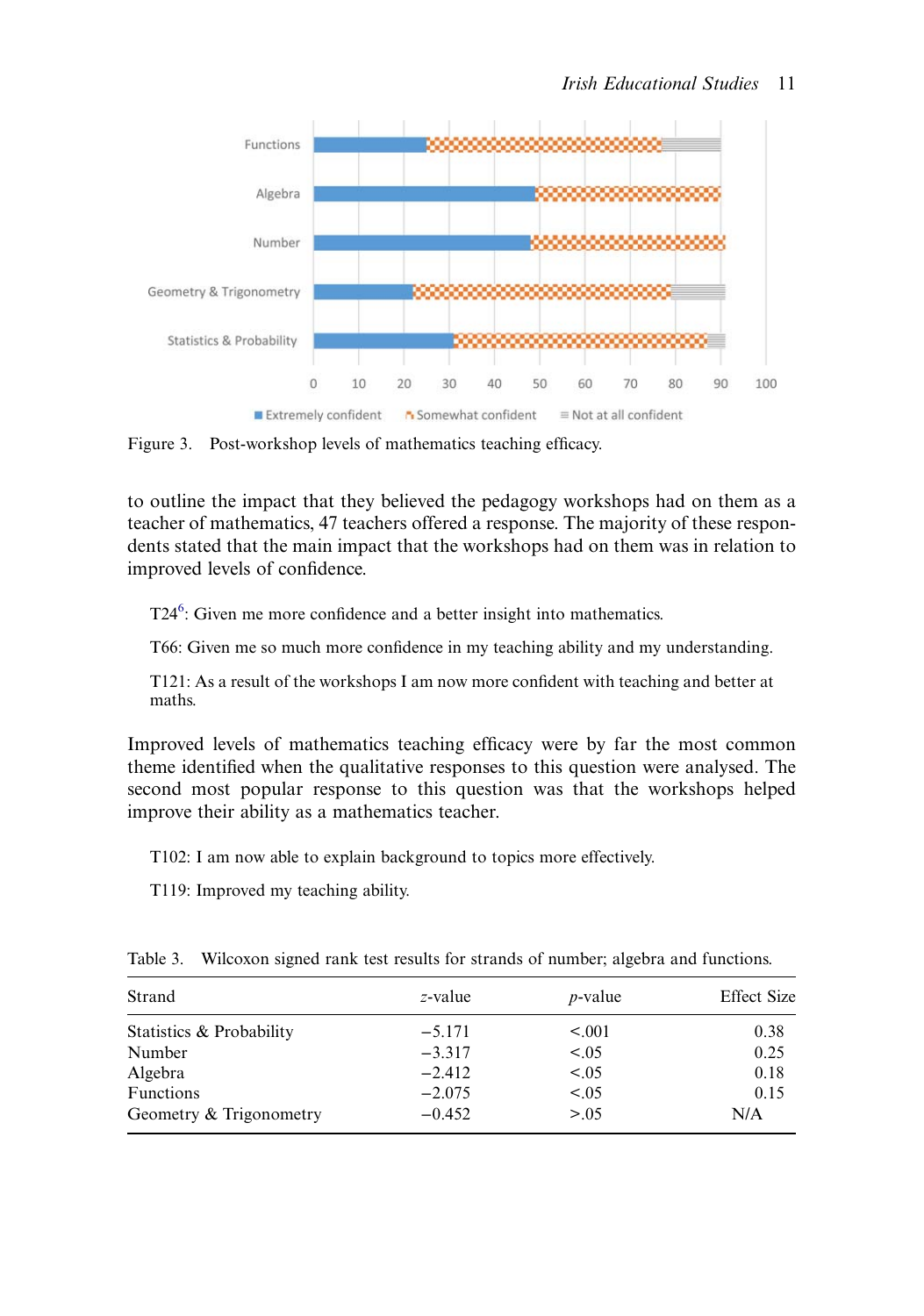# 12 N. O'meara and F. Faulkner

These responses again indicate that teachers now have more belief in their ability to teach effectively, thus it can be concluded that those who were in this category also had improved levels of mathematics teaching efficacy, without stating it in those exact terms. This supports the quantitative findings and suggests that the workshops truly did help to improve teachers' mathematics teaching efficacy.

The second research question central to this study involved determining what changes to teaching practices were reported by teachers, if any, occurred as a result of participation in mathematics specific pedagogy workshops. To address this, both the pre- and post-workshop questionnaire contained an open-ended question where teachers were asked to self-report on their favoured approach to teaching mathematics at that exact point in time. In the pre-questionnaire, only 35 teachers offered a response to this question, suggesting that prior to the workshops many teachers were unable or unwilling to articulate their favoured teaching style/approach. Of those who did offer a response, the two most favoured approaches reported were rote learning/a procedural approach to teaching (28.6% of respondents) and encouraging active learning (22.8% of respondents). Some sample responses from each of these themes were:

T10: Chapter completion followed by exam questions.

T39: Traditional methods – 'talk and chalk'.

T19: Activity based and student-led learning.

In addition to this, only one of the respondents  $(2.9\%)$  in the pre-workshop questionnaire made any reference to teaching for understanding. However, a somewhat different scenario emerged when the post-workshop questionnaires were analysed. In the post-workshop questionnaires 92 teachers offered a response, a significant increase from the numbers who were able and willing to describe their favoured approaches in the pre-workshop questionnaire. When an iterative approach to qualitative analysis was employed, the predominant teaching approaches described by teachers in the post-workshop responses were active learning methodologies (51.1% of respondents); teaching through the use of real-life applications (17.4% of respondents) and teaching for understanding (14.1% of respondents). Some sample responses from each of these themes were:

T82: Introducing more active learning activities, group work.

T14: Try to link everything now to real life examples.

T26: Use more meaningful and useful examples.

T28: Allow students to develop understanding as to why things/formulas work.

When the pre- and post-workshop responses of the 91 teachers who completed both questionnaires were analysed this difference in self-reported teaching styles became even more apparent. There was a stark difference noted between the reported practices certain teachers incorporated in their mathematics lessons prior to the PDMT and those that they reported incorporating on completion of the PDMT.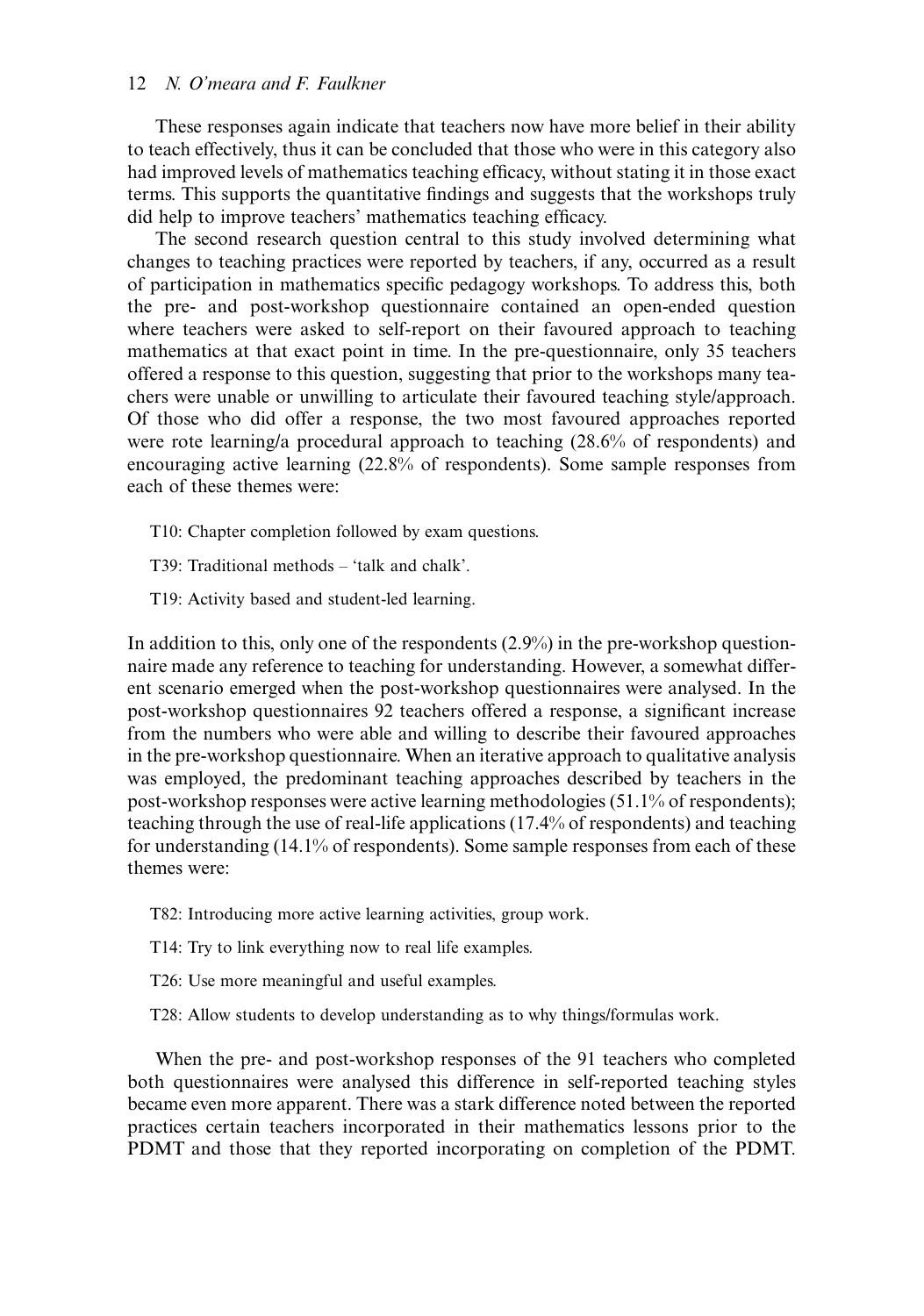Both the responses below are indicative of the type of change reported by a large number of teachers in this study.

T54 [Post]: Problem solving and active learning. Lots of practical work particularly with ordinary level and weak classes.

#### T113 [Pre]: Explanation and revisions

T113 [Post]: More activity based and allowing the students to explore maths more.

A comparison of the emergent themes/strategies between the pre- and post-workshop responses indicates that the mathematics specific pedagogy may have helped/encouraged teachers to shift their emphasis from a procedural and teacher-led approach to mathematics teaching to a more student-centred approach that places an emphasis on meaningful understanding.

## 7. Discussion

<span id="page-15-0"></span>According to Ní Ríordáin, Paolucci, and Lyons [\(2019](#page-22-3), 133) ' … out of field teachers lack of PCK impacts on affective aspects such as confidence and anxiousness relating to effective teaching'. This finding was also supported by Hobbs ([2013\)](#page-21-14). Therefore, in order to promote effective teaching in schools internationally, efforts need to be made to improve MKT and levels of self-efficacy among all teachers of mathematics (Enochs, Smith, and Huinker [2000\)](#page-21-6), regardless of whether they are considered infield or out-of-field. The PDMT was designed so that out-of-field teachers of mathematics developed their SMK and PCK simultaneously. Due to the correlation between teacher knowledge and teacher self-efficacy (Bates, Latham, and Kim [2011](#page-20-6)), two constructs that underpin effective teaching, it was anticipated that this approach to professional development would lead to improvements in not only teacher knowledge but also self-efficacy. It was the latter which this study sought to investigate.

<span id="page-15-2"></span><span id="page-15-1"></span>This study showed that formal training in the area of mathematics pedagogy for out-of-field teachers can have a significant impact on their levels of mathematics teaching efficacy. In four of the five post-primary mathematics strands, teachers reported higher levels of mathematics teaching efficacy in the post-workshop questionnaire, compared with the levels reported before the workshops commenced. Swars et al. [\(2007](#page-22-13)) found that methods courses can have a significantly positive impact on pre-service teachers' levels of self-efficacy and this study now confirms that this too is the case for out-of-field teachers who engage in subject-specific professional development. As previously discussed, self-efficacy has been shown to underpin many facets of effective teaching. According to Tschannen-Moran and McMaster ([2009](#page-22-14)), self-efficacy can influence ones' behaviour and motivation as well as how successful they are in their role. Hence, a programme such as the PDMT, and in particular the pedagogy aspect of this programme, which has been shown to influence teachers' mathematics teaching efficacy can, in turn, have a knock-on effect on how successful these teachers are in the classroom and can help to develop competent and effective teachers from a pool of teachers once considered out-of-field. Therefore, professional development opportunities, such as that offered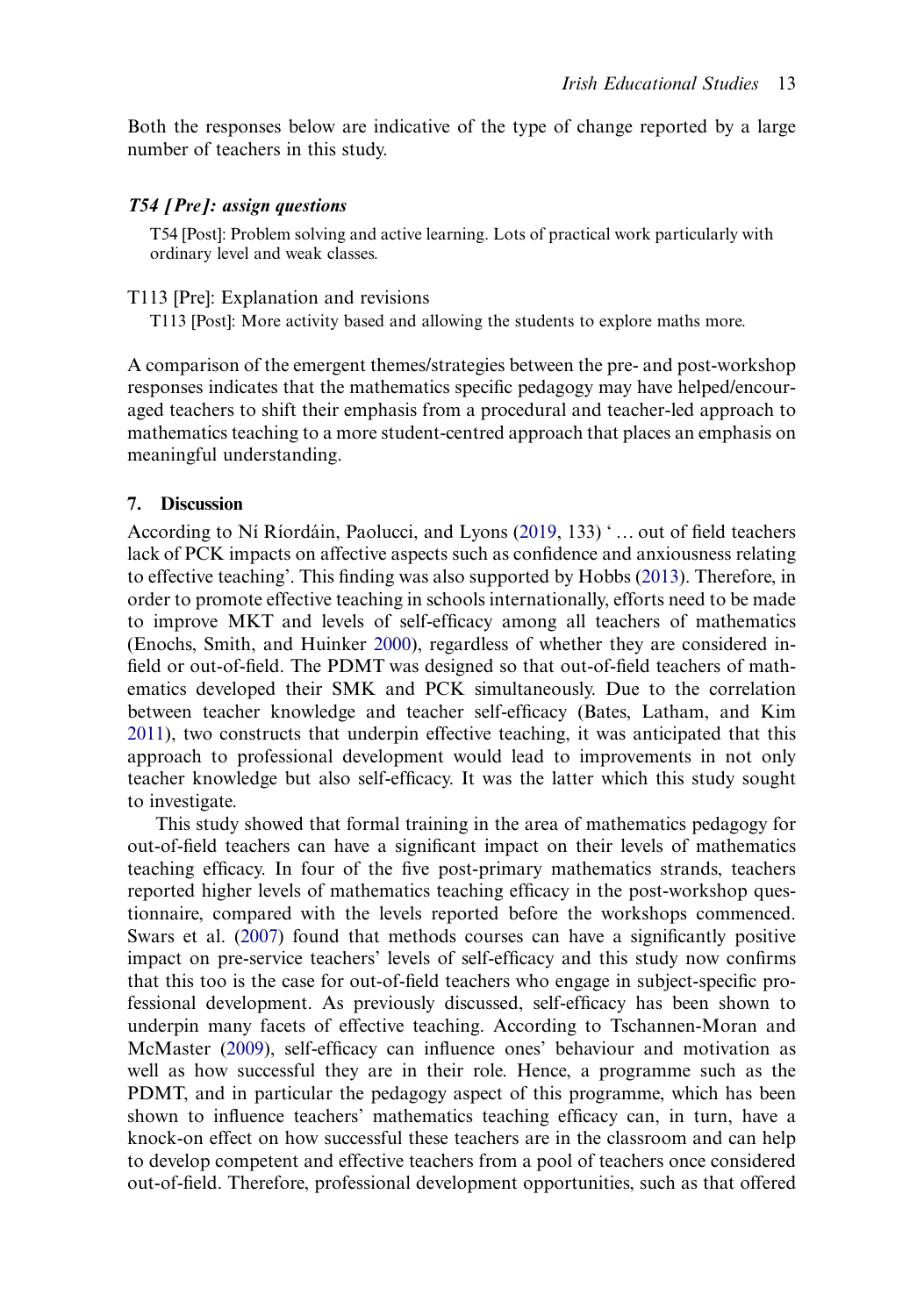<span id="page-16-2"></span>by the PDMT, which focus on developing out-of-field teachers MKT are necessary and can lead to improvements in teachers' mathematics teaching efficacy. Research has also shown a correlation to exist between teaching efficacy and instructional change (De Mesquita and Drake [1994](#page-20-17); Timperley and Phillips [2003\)](#page-22-15). Whether or not such instructional change occurred in conjunction with the increase in levels of teaching efficacy that were reported in this study was the focus of the second research question of this study.

<span id="page-16-5"></span><span id="page-16-4"></span><span id="page-16-3"></span><span id="page-16-1"></span><span id="page-16-0"></span>Stigler and Hiebert [\(2004](#page-22-2)) suggest that efforts to improve the teaching and learning of mathematics need to focus on changing classroom practices. Such findings were supported by Lessing and De Witt ([2007\)](#page-21-9). Similarly, Ball and Forzani ([2011\)](#page-20-18) state there is a critical need to develop a professional learning infrastructure to support out-of-field teachers in developing their teaching practices. This study suggests that the PDMT is one way in which this goal can be achieved. The findings to emerge from this study show that providing out-of-field teachers with subject specific pedagogy workshops, in this case in the discipline of mathematics, can result in a change to the practices teachers report employing in the classroom. The findings show that there was a significant difference in the reported approaches to teaching and learning before the workshops commenced and the approaches reported after the conclusion of the workshops. On completion of the workshops a large number of teachers reportedly demonstrated many of the characteristics of effective instructional design discussed earlier. For example, teachers reported an increase in the use of authentic real-world problems and greater student engagement in the learning process after they had engaged with the mathematics specific pedagogy offered as part of the PDMT. This is in line with the findings of Lessing and De Witt ([2007\)](#page-21-9) who found that when CPD was grounded in research, as the PDMT was, more than 90% of the participants in their study agreed that the initiative led to a change in the methods they employed in the classroom. In this study, teachers not only agreed that the pedagogy workshops changed their approach to teaching but demonstrated that it yielded a change by providing very different descriptions of their teaching style in the pre- and post-workshop questionnaires. The majority of teachers in this study reportedly moved from a traditional, teacher-led style of teaching to a more student-centred, enquiry-based style that placed a strong emphasis on developing students' conceptual understanding. Green and Mertova's [\(2016](#page-21-15)) study devised a scale ranging from 'transactionists' to 'transformalists' whereby the 'transactionists' are in agreement with the proposed change and can see its benefits while the 'tranformalists' actually implements the change at hand. The change in practices reported by teachers indicate that the teachers within this research are transfomalists as they not only see the benefits of the change, but actually report implementing a different teaching style upon completion of the workshop series. In essence, this study showed that when provided with formal training, out-of-field teachers felt capable and confident to move from an approach that would have been favoured in Ireland pre-2010, and which would have been a frame of reference for many of these teachers (Kennedy [1999](#page-21-16)), to an approach that is now advocated by the revised Irish mathematics curriculum. These newly advocated approaches and teaching characteristics are in line with the approaches identified as key to effective mathematics teaching and learning discussed earlier in the paper (Anghileri [2006;](#page-20-5) Anthony and Walshaw [2009;](#page-20-0) O'Meara, Johnson, and Leavy [2019;](#page-22-6) Blanton and Kaput [2005](#page-20-19); Noddings [1995;](#page-22-5) Galbraith et al. [2007\)](#page-21-17). This indicates that professional development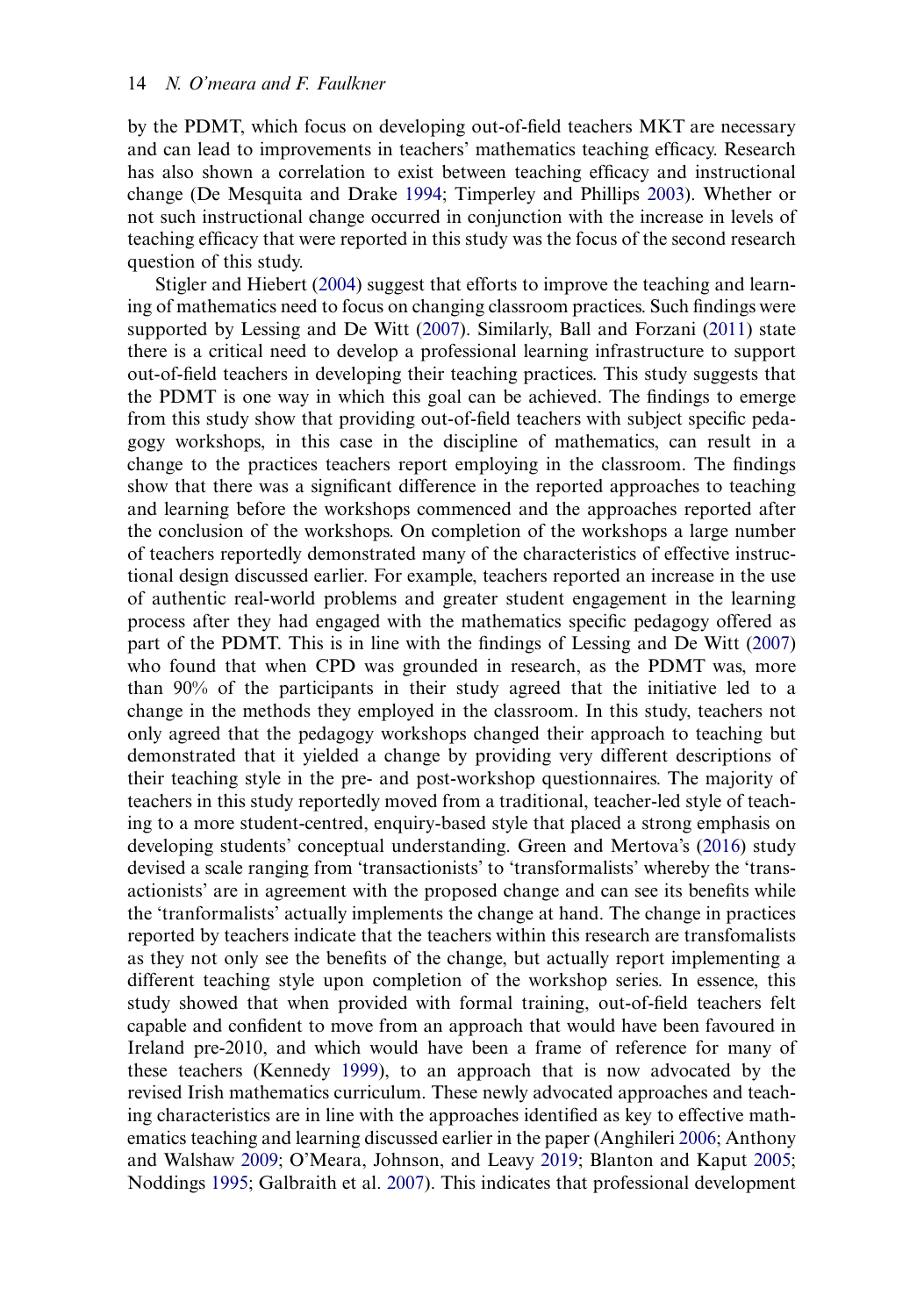opportunities, which place a strong emphasis on developing pedagogical content knowledge as well as content knowledge, for out-of-field teachers, such as the PDMT, can play a significant role in improving the self-efficacy and effectiveness of teachers of mathematics and can have a positive influence on teachers' ability and willingness to improve their teaching practices.

# 8. Conclusion

The need to improve the teaching and learning of mathematics has been well documented for many years. One way of doing this is to increase the number of effective and competent teachers of mathematics in schools. This paper specifically focussed on efforts made to develop competence among out-of-field teachers of mathematics and to evaluate the impact of a professional development programme for upskilling these teachers. Although out-of-field teaching is not a new phenomenon, it is an underinvestigated and reported upon the phenomenon, with some countries just beginning thorough investigations into it and potential means of overcoming it (Bosse and Törner [2013;](#page-20-11) McConney and Price [2009;](#page-21-7) Ní Ríordáin and Hannigan [2009;](#page-21-3) Steyn and Du Plessis [2007;](#page-22-8) Weldon [2016](#page-22-7)). Ireland is one such country which has not only come to report and highlight the issue of out-of-field teaching, but has also set about addressing the issue through the implementation of a part-time professional development programme for out-of-field teachers. The findings from this paper indicate that components of this professional development programme can have impact on teachers' mathematics teaching efficacy, a construct that has been found to underpin effective teaching. In this study teachers' self-efficacy significantly improved in four of the five strands that constitute the post-primary syllabus in Ireland, with the greatest impact felt in the area of Statistics and Probability. In addition, and possibly as a consequence of the improved levels of teaching efficacy, the study found that the pedagogy workshops, which were a fundamental and compulsory element of the PDMT, led to a shift in the reported approaches to teaching and learning among this cohort. On completion of the workshops, the vast majority of teachers reported that their preferred teaching style was different to that which they employed prior to commencing the course. The teaching styles reportedly favoured by teachers upon completion of the workshops were much more aligned with the strategies proposed in research detailing best practice in mathematics education. For example, in recent years numerous calls have been made by academics for teachers to engage in more student-led, activity-based teaching that promotes understanding and it was these teaching styles that teachers reported using on completion of the PDMT. This marked a significant shift from the procedural approach to teaching which the majority reported using prior to the workshops commencing. This is another positive finding for the PDMT to emerge from this study and supports Lessing and De Witt's [\(2007](#page-21-9)) inference that effective CPD can be of benefit to teachers by helping to develop their confidence levels and teaching skills.

The authors are cognisant of the fact that there are some limitations with this study. Firstly, the quantitative findings were limited by the fact that only 91 of the 152 Cohort 5 teachers completed the pre- and post-questionnaire. Ideally, the response rate would have been larger. Secondly, there was potential for response bias due to self-reported nature of the survey, particularly when reporting changes in teaching practices. In this instance, subjects may have reported changes in practices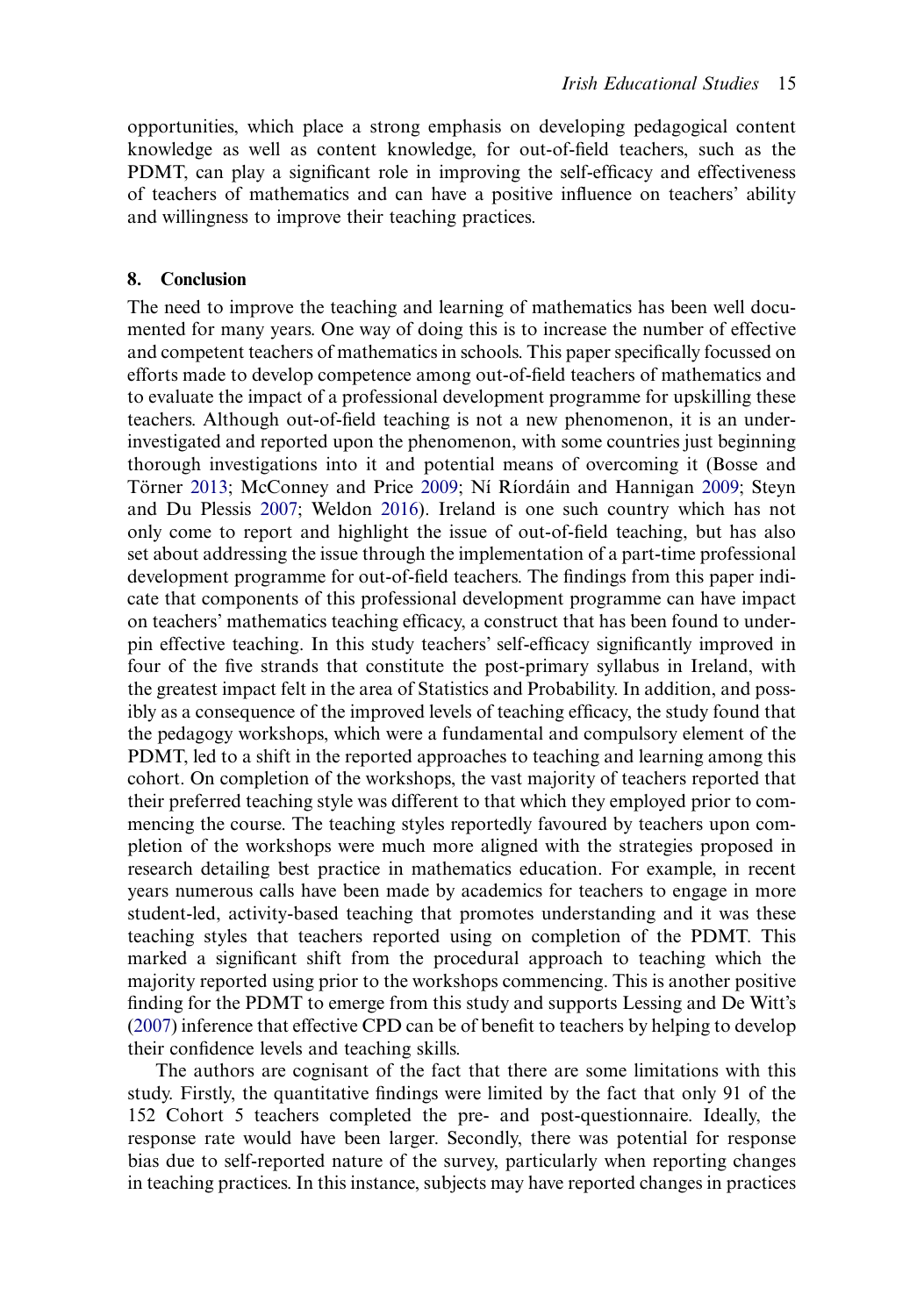<span id="page-18-2"></span><span id="page-18-1"></span>that were in line with what they thought the researchers wanted to hear. This can result in teachers description of their approach to teaching being quite different from the reality of what happens in the classroom (O'Shea and Leavy [2013](#page-22-16)). According to Randall and Fernandes ([1991\)](#page-22-17) this has been an issue for self-reported surveys for many decades.

Despite these limitations, the research outlined in this study is timely and topical and provides useful insights into the effective upskilling of out-of-field mathematics teachers. The authors believe that this study highlights the important contribution that this professional development programme played in developing the skills necessary for competent and effective teaching among a group of out-of-field teachers. It offers a template for other countries who wish to address the issue of out-of-field teaching across any discipline, or simply want to improve the teaching standards among in-field teachers. Krauss et al. ([2008\)](#page-21-11) ascertained that a correlation existed between teachers' MKT and student achievement and so the authors are in no doubt that it is post-primary students of these teachers, as well as the teachers themselves, who will reap the rewards of the improved levels of mathematics teaching efficacy and the change in teaching style reported by these teachers on the PDMT programme.

<span id="page-18-0"></span>The authors are aware that there is still much work to be done to fully evaluate the PDMT. Firstly, research needs to be conducted to determine if the PDMT as a whole was successful in achieving its goals. If deemed a success the reasons for this also need to be considered. Was it that it was formally planned and grounded in research, as suggested by Collinson [\(2000](#page-20-13))? Was it that it was a programme that ran over a sustained period of time as opposed to isolated inputs, as suggested by Lessing and De Witt ([2007\)](#page-21-9)? Was it that it focussed on the specific needs of the clientele i.e. out-of-field teachers, as suggested by Muijs et al. ([2004\)](#page-21-18)? Or was it a combination of these features? These questions need to be considered and addressed so that the key principles that underpinned the possible success of the PDMT can be identified and the programme can then act as a template for other, similar initiatives internationally. Secondly, this study highlighted significant differences in teachers' selfreported levels of mathematics teaching efficacy and teaching strategies. The selfreported nature of the study may be considered a limitation, as discussed previously. Therefore, a further study that involves classroom observation and interviews with students of these teachers would be extremely beneficial and would give further insight into the extent of the change in efficacy and practices of these teachers as a result of engagement with the PDMT and such a project is currently ongoing.

However, despite the need for more research, this particular study offers insights into understanding how teachers, in particular out-of-field teachers, best learn and how teacher educators can support them to develop as competent teachers. Ní Ríordáin, Paolucci, and Lyons [\(2019](#page-22-3)) called for appropriate professional learning opportunities to support out-of-field teachers and this study indicates that the PDMT is one such professional development programme that is fit for purpose in improving teachers' self-efficacy. The study highlights that the pedagogy workshops, which were a core part of the PDMT, played a significant role in enhancing teachers'self-efficacy; improving the approach to teaching mathematics; and in turn developing effective mathematics teachers. Therefore, the design of the PDMT, and in particular these workshops, can act as a template for researchers and teacher educators worldwide who want to improve the standard of teaching and learning in mathematics, or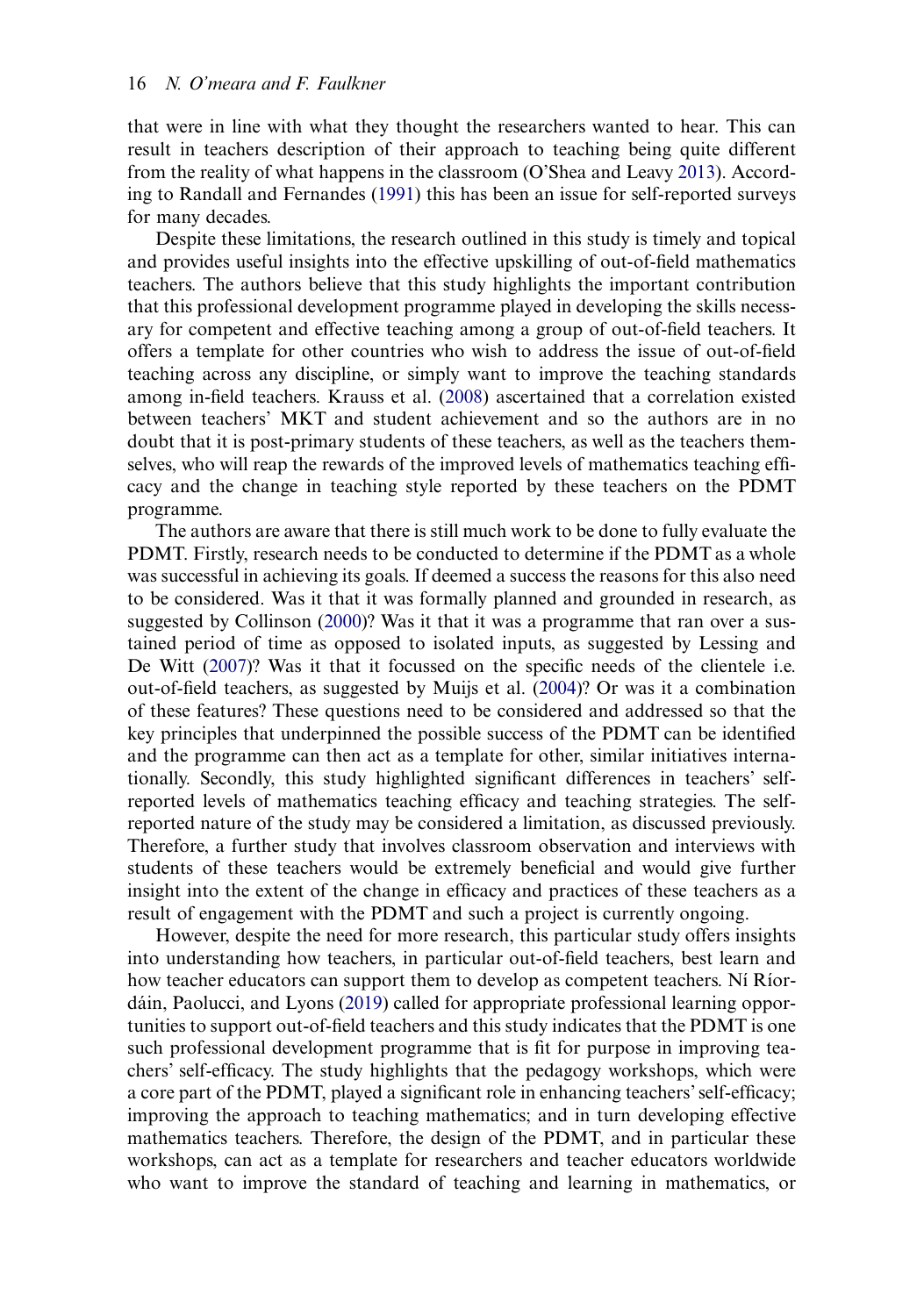other subject areas, in the average classroom. As mentioned at the outset, Stigler and Hiebert ([2004,](#page-22-2) 12) state 'If we want to improve student learning, we must find a way to improve teaching in the average classroom' and this study indicates that the PDMT may offer a mechanism to do just that.

# **Notes**

- <span id="page-19-1"></span>1. In 2008 a new mathematics curriculum was introduced in Irish post-primary schools which aimed to focus more on students' understanding of mathematical concepts and abilities to problem solve as opposed to the former curriculum focus on procedural skills and rote learning.
- <span id="page-19-2"></span>2. The Bologna process, which was developed in 1999 and is now used by 45 countries, is a standardized accreditation process for higher education. It was put in place so that countries had a mechanism to relate national frameworks to each other allowing for international transparency, international recognition of awards and international mobility of learners and graduates. The system consists of 10 levels with each level being associated with a certain number of ECTS credits depending on the programme demands.
- <span id="page-19-3"></span>3. ECTS stands for the European Credit Transfer and Accumulation System. This is an academic credit system based on the estimated student workload required to achieve the objectives and learning outcomes of a module or programme of study.
- <span id="page-19-4"></span>4. There was a mechanism in the PDMT structure that allowed teachers to complete the course over three years via deferrals and this was the reason for this drop in numbers.
- <span id="page-19-5"></span>5. The question posed to teachers was 'How would you describe your approach to mathematics teaching currently (e.g. how do you teach mathematics/what is your typical maths class like/what teaching approaches or classroom practices do you favour etc.)'
- <span id="page-19-6"></span>6. The teachers who completed the pre-workshop questionnaire were each assigned a 'respondent number' for reporting purposes and the same number was used when reporting postworkshop responses. Hence, the teacher numbers reported range from T1 to T207.

# Notes on contributors

Dr Niamh O'Meara is a lecturer in mathematics and secondary level mathematics education in the University of Limerick. Niamh is based in EPI\*STEM (formally the National Centre of Excellence in Mathematics and Science Teaching and Learning). EPISTEM is the leading national organisation promoting excellence in teaching mathematics at both primary and secondary levels. She is academic co-ordinator for the Professional Diploma in Mathematics for Teaching.

Dr Fiona Faulkner is a lecturer in mathematics in the Technological University Dublin. Fiona lecturers primarily in access education and also has active research links with EPI\*STEM (formally the National Centre of Excellence in Mathematics and Science Teaching and Learning) where she previously worked as programme co-ordinator for the Professional Diploma in Mathematics for Teaching.

# **ORCID**

Niamh O'Meara <http://orcid.org/0000-0002-6959-2783>

# **References**

<span id="page-19-0"></span>An, Shuhua, Gerald Kulm, and Zhonghe Wu. [2004.](#page-3-0) "The Pedagogical Content Knowledge of Middle School, Mathematics Teachers in China and the U.S.." Journal of Mathematics Teacher Education 7 (2): 145–172.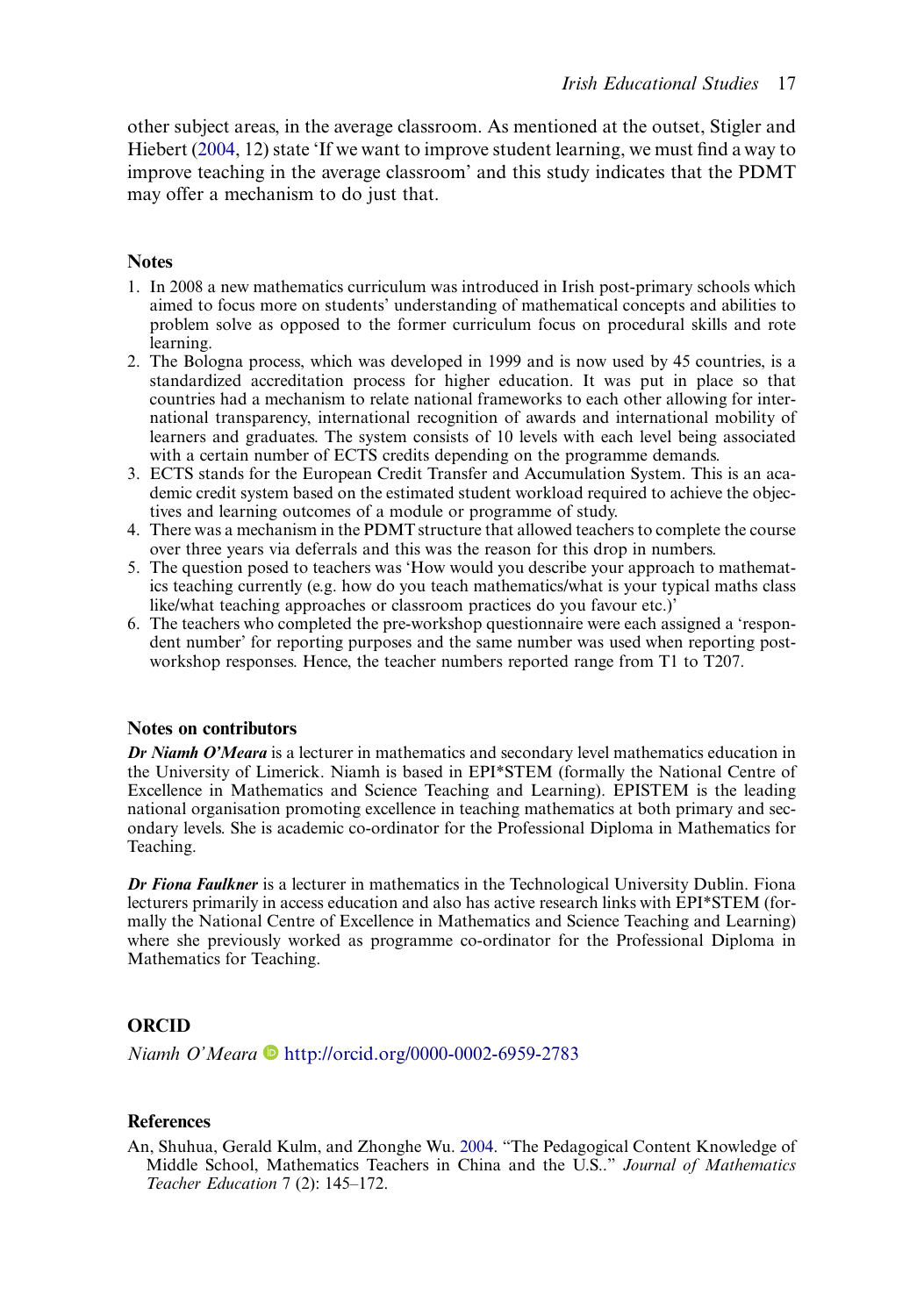- <span id="page-20-5"></span>Anghileri, Julia. [2006.](#page-5-0) "Scaffolding Practices That Enhance Mathematics Learning." Journal of Mathematics Teacher Education 9 (1): 33–52.
- <span id="page-20-0"></span>Anthony, Glenda, and Margaret Walshaw. [2009.](#page-4-0) "Characteristics of Effective Teaching of Mathematics: A View from the West." Journal of Mathematics Education 2 (2): 147–164.
- <span id="page-20-8"></span>Armor, David, Patricia Conroy-Osequera, Millicent Cox, Nicelma King, Lorraine McDonnell, Anthony Pascal, Edward Pauley, and Gail Zellman. [1976](#page-5-1). Analysis of the School Preferred Reading Programs in Selected Los Angeles Minority Schools. California: Rand Corporation.
- <span id="page-20-12"></span>Ball, Deborah L. [2001](#page-6-0). Developing a Mathematically Proficient American Public: What are the problems, what do we know about them, and what would it take to solve them Paper prepared for the Aspen Institute Congessional Conference on 'Promoting Excellence in the New Economy: The Challenges to National Policy', St. Petersburg, Florida, 16–19.
- <span id="page-20-3"></span>Ball, Deborah L., and Hyman Bass. [2000.](#page-4-1) "Interweaving Content and Pedagogy in Teaching and Learning to Teach: Knowing and Using Mathematics." In Multiple Perspectives on the Teaching and Learning of Mathematics, edited by Jo Boaler, 83–104. London: Ablex.
- <span id="page-20-18"></span>Ball, Deborah L., and Francesca Forzani. [2011](#page-16-0). "Building a Common Core for Learning to Teach and Connecting Professional Learning to Practice." American Educator 35 (2): 17–21.
- <span id="page-20-2"></span>Ball, Deborah L., Mark Hoover Thames, and Geoffrey Phelps. [2008](#page-4-2). "Content Knowledge for Teaching: What Makes it Special." Journal of Teacher Education 59 (5): 389–407.
- <span id="page-20-7"></span><span id="page-20-6"></span>Bandura, Albert. [1986](#page-5-2). Social Foundations of Thought and Action. New Jersey: Prentice Hall.
- Bates, Alan B., Nancy Latham, and Jin-ah Kim. [2011](#page-5-3). "Linking Preservice Teachers' Mathematics Self-efficacy and Mathematics Teaching Efficacy to Their Mathematical Performance." School Science and Mathematics 111 (7): 325–333.
- <span id="page-20-4"></span>Baumert, J., M. Kunter, W. Blum, M. Brunner, T. Voss, A. Jordan, U. Klusmann, S. Krauss, M. Neubrand, and Y. M. Tsai. [2010](#page-4-3). "Teachers' Mathematical Knowledge, Cognitive Activation in the Classroom, and Student Progress." American Educational Research Journal 47 (1): 133–180.
- <span id="page-20-19"></span>Blanton, Maria L., and James J. Kaput. [2005](#page-16-1). "Characterizing a Classroom Practice That Promotes Algebraic Reasoning." Journal for Research in Mathematics Education 36 (5): 412–446.
- <span id="page-20-1"></span>Blömeke, Sigrid, and Seán Delaney. [2012](#page-4-4). "Assessment of Teacher Knowledge Across Countries: A Review of the State of Research." In International Perspectives on Teacher Knowledge, Beliefs and Opportunities to Learn, edited by Sigrid Blömeke, Feng-Jui Hsieh, Gabriele Kaiser, and William Schmidt, 541–585. Dordrecht: Springer.
- <span id="page-20-11"></span>Bosse, Marc, and Gunther Törner. [2013.](#page-5-4) "Out-of-field teaching mathematics teachers and the ambivalent role of beliefs–A first report from interviews." In Current state of research on mathematical beliefs XVIII. Proceedings of the MAVI-18 Conference, edited by Hannula, Mako, Paivi Portaankorva-Koivisto, Anu Laine, and Liisa Naveri, 341-355. Finland: Finnish Research Association for Subject Didactics.
- <span id="page-20-9"></span>Brookover, Wilbur B., John H. Schweitzer, Jeffrey M. Schneider, Charles H. Beady, Patricia K. Flood, and Joseph M. Wisenbaker. [1978.](#page-5-3) "Elementary School Social Climate and School Achievement." American Educational Research Journal 15 (2): 301–318.
- <span id="page-20-14"></span>Coetzer, Izak. [2001.](#page-7-0) "A Survey and Appraisal of Outcomes-based Education (OBE) in South Africa with Reference to Progressive Education in America." Educare 30 (1): 73–93.
- <span id="page-20-16"></span>Cohen, Jacob. [1988.](#page-12-1) Statistical Power Analysis for the Behavioral Sciences (2nd edition). New York: Laurence Erlbaum.
- <span id="page-20-13"></span>Collinson, Vivienne. [2000](#page-7-0). "Staff Development by any Other Name: Changing Words or Changing Practices?" The Educational Forum 64 (2): 124–132.
- <span id="page-20-10"></span>Czerniak, Charlene M. [1990](#page-5-5). "A Study of Self-efficacy, Anxiety, And Science Knowledge In Preservice Elementary Teachers." Paper presented at the Annual Meeting of the National Association for Research in Science Teaching, Atlanta, Georgia, April 1990.
- <span id="page-20-15"></span>Day, Christopher, and Judith Sachs. [2004.](#page-7-1) "Professionalism, Performativity and Empowerment: Discourses in the Politics, Policies and Purposes of Continuing Professional Development." In International Handbook on the Continuing Professional Development of Teachers, edited by Christopher Sachs and Judith Sachs, 3–32. Berkshire: Mc-Graw Hill.
- <span id="page-20-17"></span>De Mesquita, Paul B., and Jeffery C. Drake. [1994.](#page-16-2) "Educational Reform and the Self-efficacy Beliefs of Teachers Implementing Nongraded Primary School Programs." Teaching and Teacher Education 10 (3): 291–302.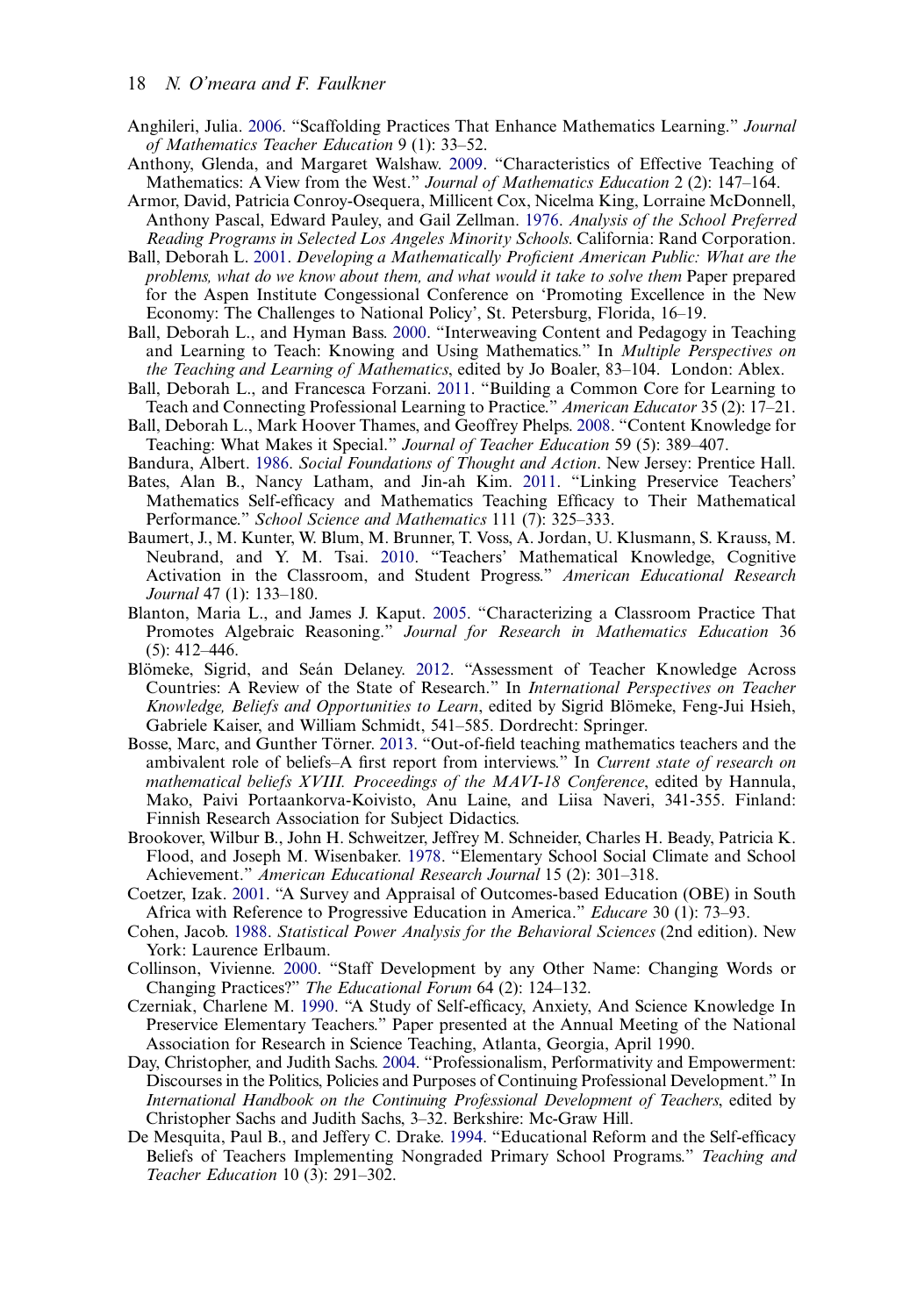- <span id="page-21-6"></span>Enochs, Larry G., Phillip L. Smith, and DeAnn Huinker. [2000](#page-5-6). "Establishing Factorial Validity of the Mathematics Teaching Efficacy Beliefs Instrument." School Science and Mathematics 100 (4): 194–202.
- <span id="page-21-17"></span>Galbraith, Peter, Gloria Stillman, Jill Brown, and Ian Edwards. [2007](#page-16-3). "Facilitating Middle Secondary Modelling Competencies." In Mathematical Modelling: Education, Engineering and Economics, edited by Christopher Haines, Peter Galbraith, Werner Blum, and Sanower Khan, 130–140. Chichester: Horwood.
- <span id="page-21-15"></span>Green, Wendy, and Patricie Mertova. [2016.](#page-16-4) "Transformalists and Transactionists: Towards a More Comprehensive Understanding of Academics' Engagement 'Internationalisation of the Curriculum'." Research in Comparative and International Education 11 (3): 229–246.
- <span id="page-21-0"></span>Grouws, Douglas A., and Kathleen Cramer. [1989.](#page-3-1) "Teaching Practices and Student Affect in Problem-solving Lessons of Select Junior-high Mathematics Teachers." In Affect and Mathematical Problem Solving, edited by Mc Leod, B. Douglas, and Verna M. Adams, 149–161. New York: Springer.
- <span id="page-21-13"></span><span id="page-21-12"></span>Guskey, Thomas R. [2000](#page-10-1). Evaluating Professional Development. California: Corwin Press.
- Heid, M. Kathleen, Patricia S. Wilson, and Glendon W. Blume. [2015](#page-7-2). Mathematical Understanding for Secondary Teaching: A Framework and Classroom Based Situations. Charlotte, NC: IAP.
- <span id="page-21-2"></span>Hemmi, Kirsti, and Andreas Ryve. [2015.](#page-3-2) "Effective Mathematics Teaching in Finnish and Swedish Teacher Education Discourses." Journal of Mathematics Teacher Education 18: 501–521.
- <span id="page-21-14"></span>Hobbs, Linda. [2013](#page-15-0). "Teaching 'Out-of-Field'as a Boundary-Crossing Event: Factors Shaping Teacher Identity." International Journal of Science and Mathematics Education 11 (2): 271– 297.
- <span id="page-21-8"></span>Hobbs, Linda, and Günter Törner. [2019](#page-6-1). Examining the Phenomenon of "Teaching out-of-Field": International Perspectives on Teaching as a non-Specialist. Dordrecht: Springer.
- <span id="page-21-10"></span>Hoffmann, Lars, and Dirk Richter. [2015](#page-6-2). "Aspekte der Aus-und Fortbildung von Deutsch-und Englischlehrkräften im Ländervergleich." In IQB-Bildungstrend 2015. Sprachliche Kompetenzen am Ende der 9. Jahrgangsstufe im Zweiten Ländervergleich, edited by Petra Stanat, Bohme Katrin, Stefan Schipolowski, and Nicole Haag, 481–507. Münster: Waxmann.
- <span id="page-21-16"></span>Kennedy, Mary M. [1999.](#page-16-5) "The Role of Preservice Teacher Education." In Teaching as the Learning Profession: Handbook of Policy and Practice, edited by Linda Darling-Hammond and Gary Sykes, 54–85. San Francisco: Jossey Bass.
- <span id="page-21-5"></span>Klassen, R. M., and V. M. Tze. [2014.](#page-5-7) "Teachers' Self-Efficacy, Personality, and Teaching Effectiveness: A Meta-analysis." Educational Research Review 12: 59–76.
- <span id="page-21-11"></span>Krauss, Stefan, Martin Brunner, Mareike Kunter, Jürgen Baumert, Werner Blum, Michael Neubrand, and Alexander Jordan. [2008](#page-7-3). "Pedagogical Content Knowledge and Content Knowledge of Secondary Mathematics Teachers." Journal of Educational Psychology 100: 716–725.
- <span id="page-21-9"></span>Lessing, Ansie, and Marike De Witt. [2007](#page-6-3). "The Value of Continuous Professional Development: Teachers' Perceptions." South African Journal of Education 27 (1): 53–67.
- <span id="page-21-1"></span>Mata, M. D. L., V. Monteiro, and F. Peixoto. [2012](#page-3-1). Attitudes Towards Mathematics: Effects of Individual, Motivational, and Social Support Factors. Child Development Research. [http://](http://downloads.hindawi.com/archive/2012/876028.pdf) [downloads.hindawi.com/archive/2012/876028.pdf.](http://downloads.hindawi.com/archive/2012/876028.pdf)
- <span id="page-21-7"></span>McConney, Andrew, and Anne Price. [2009.](#page-5-4) "Teaching Out-of-Field in Western Australia." Australian Journal of Teacher Education 34 (6): 86–100.
- <span id="page-21-18"></span>Muijs, Daniel, Christopher Day, Alma Harris, and Geoff Lindsay. [2004](#page-18-0). "Evaluating CPD: An Overview." In International Handbook on the Continuing Professional Development of Teachers, edited by Christopher Day and Judith Sachs, 291–310. Berkshire: Mc-Graw Hill.
- <span id="page-21-4"></span>National Council for Curriculum and Assessment (Ireland). [2005](#page-4-5). Review of Mathematics in Post-primary Education: Discussion Paper. Dublin: NCCA.
- <span id="page-21-3"></span>Ní Ríordáin, Máire, and Ailish Hannigan. [2009](#page-4-6). Out-of-field Teaching in Post-primary Mathematics Education: an Analysis of the Irish Context: A Research Report. Limerick: National Centre for Excellence in Mathematics and Science Teaching and Learning.